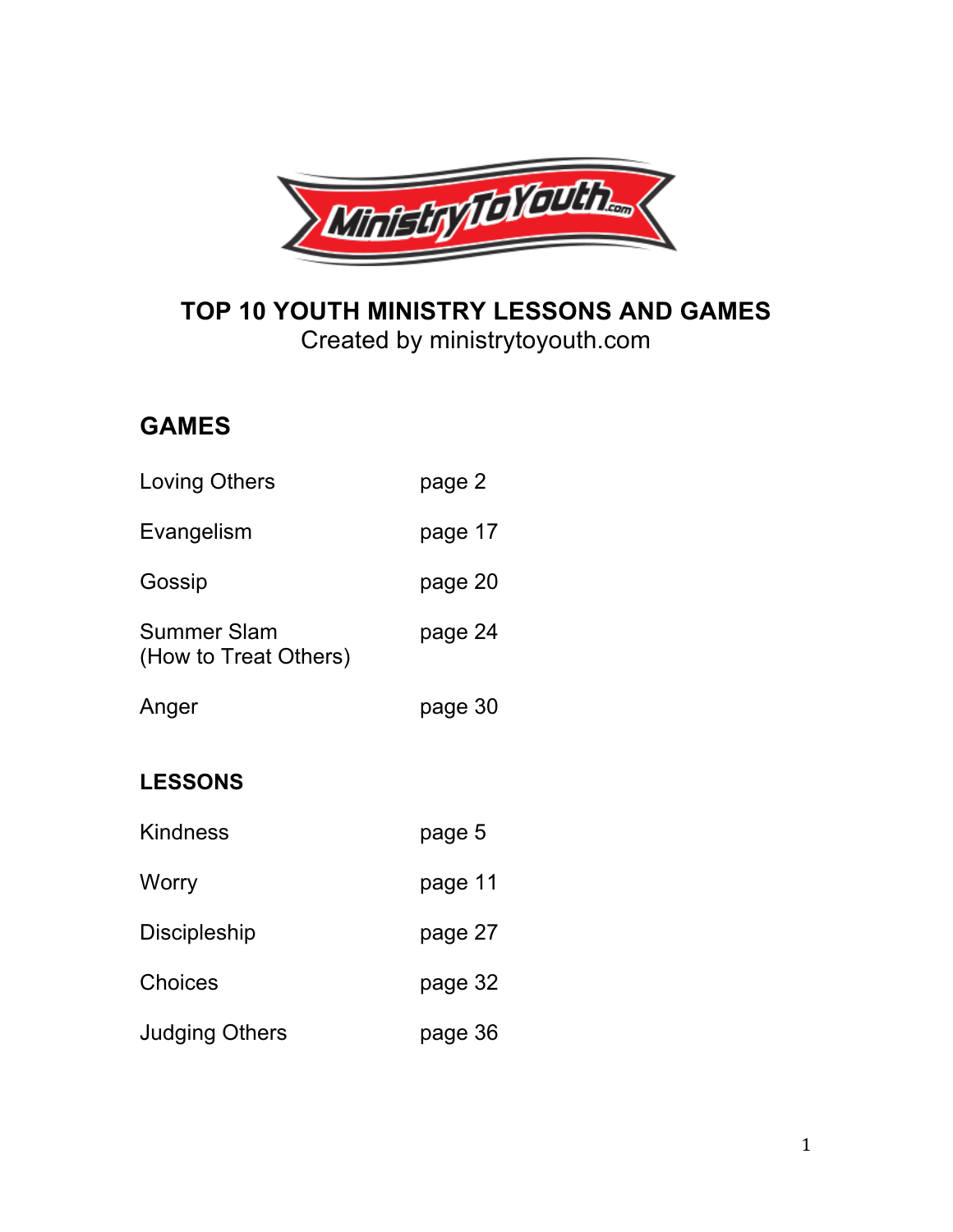# **Game: Loving Others Bible: Matthew 5:13-16**

Game – Jingle Who?

Use this game to teach your youth group a lesson on "love", so they understand that their choices and actions should reflect Jesus.

It's a great game to setup a Christmas message on the topic. Or use it any time of the year when doing a youth group message on loving others.

As students try to determine who the jingle noise is coming from, they will learn that the "noise" they make with their life will show others who they are living for.

#### **Supplies:**

- § Enough small boxes (shoeboxes, empty tissue boxes, or gift boxes will work) for the group
- § Two small bells

#### **How to Play**

Before the game, choose two random boxes to put a bell in.

Pass out the boxes to the group. Explain that two of these boxes have bells in them. If they have a bell in their box, the point of the game is to keep that a secret. If they don't have a bell, the point of the game is to figure out who the two people who have the bells are.

Everyone has to hold their boxes in front of them as you call out instructions. Start with simple things—like walk across the room, sit down and stand up, turn in a circle.

After every couple of actions, say, "Who's jingling?" And let a volunteer guess who they think is hiding the bell in their box. If they guess wrong, they're out. If they guess correctly, they get a point!

After each guess, make the instructions more active, like jumping up and down, running to the other side of the room, doing one-armed jumping jacks, etc.

Once both jingle bell boxes have been eliminated, swap the boxes around and start a new round.

Play as many rounds as you have time for.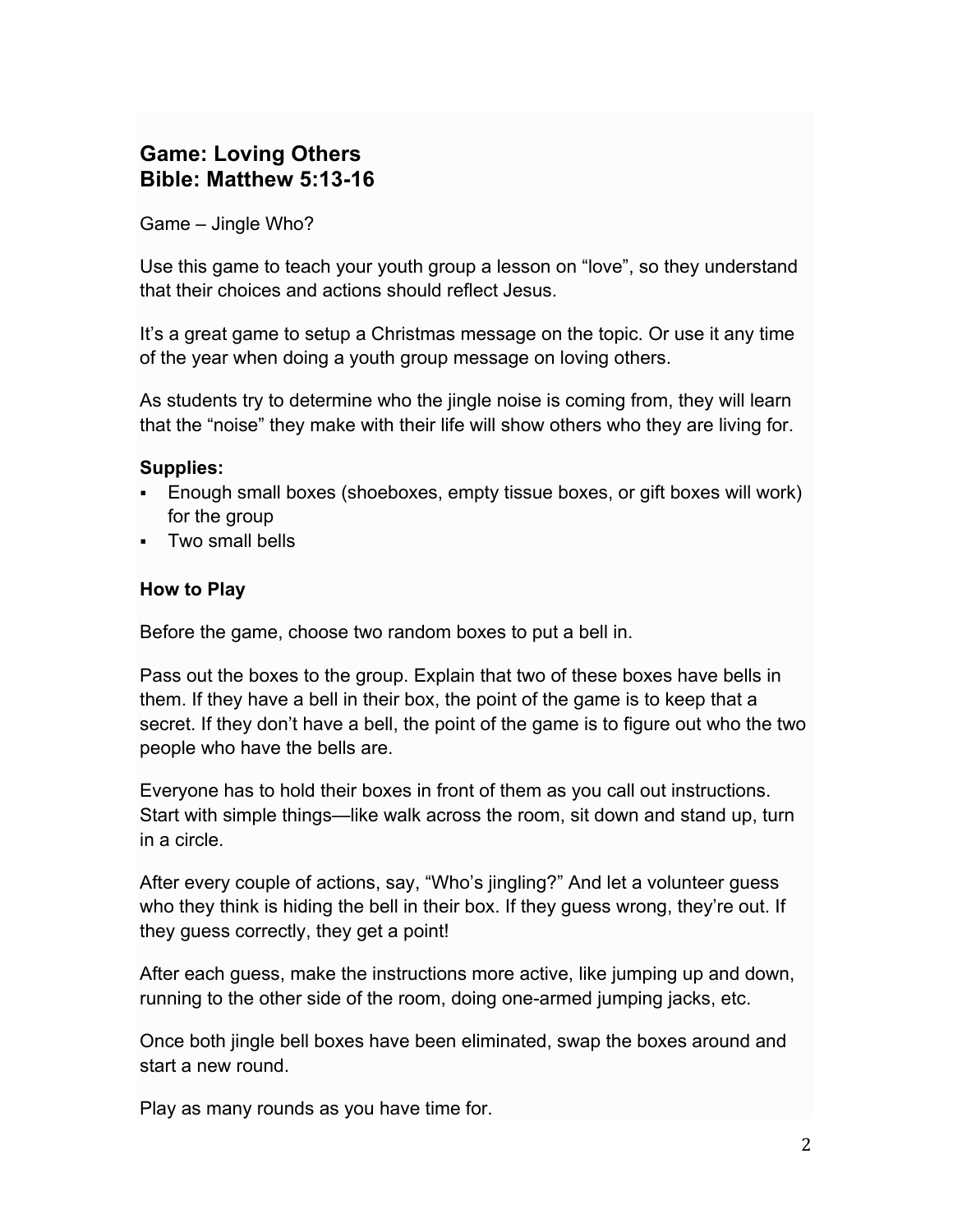Optional – Award the winner of each round with a prize.

# **Ask:**

- How were you able to identify who had the jingle bell?
- If it weren't for the noise, would you have been able to figure it out?

# **Teach – Loving Others**

**Say:** It really didn't matter how sneaky the people with the jingle bells were; once you started making noise, it was game over. You could pretend you didn't have the bells, you could hide the bells, you could even flat out say you didn't have the bells. But the noise you made gave you away!

## **Ask:**

• Have you ever thought about what kind of noise you're making with your life?

**Say:** That may sound a little strange—that you make noise with your life—but think about it. Your words, your actions, your decisions and behavior all add up to the type of noise you're making with your life.

You can tell a lot about a person by the type of noise their life makes. Is it angry? Joyful?

When people listen in on your life, the kind of noise you're making should point them to knowing exactly who you are—a follower of Christ.

# **Ask:**

- If you had to sum up the kind of noise you're making with your life right now in one word, what would it be?
- § Do you think that when people look at your life, they know that you're a Christian?
- What kind of noise do you think you should be making with your life?

#### **Read: Matthew 5:13-16:**

*"By this everyone will know that you are my disciples, if you love one another."*

**Say:** You may think that loving one another is a quiet, meek thing, but I beg to differ. I think that loving one another speaks loudly, making a lot of noise.

When you love one another, you go against the grain. You go against what most of the rest of the world does.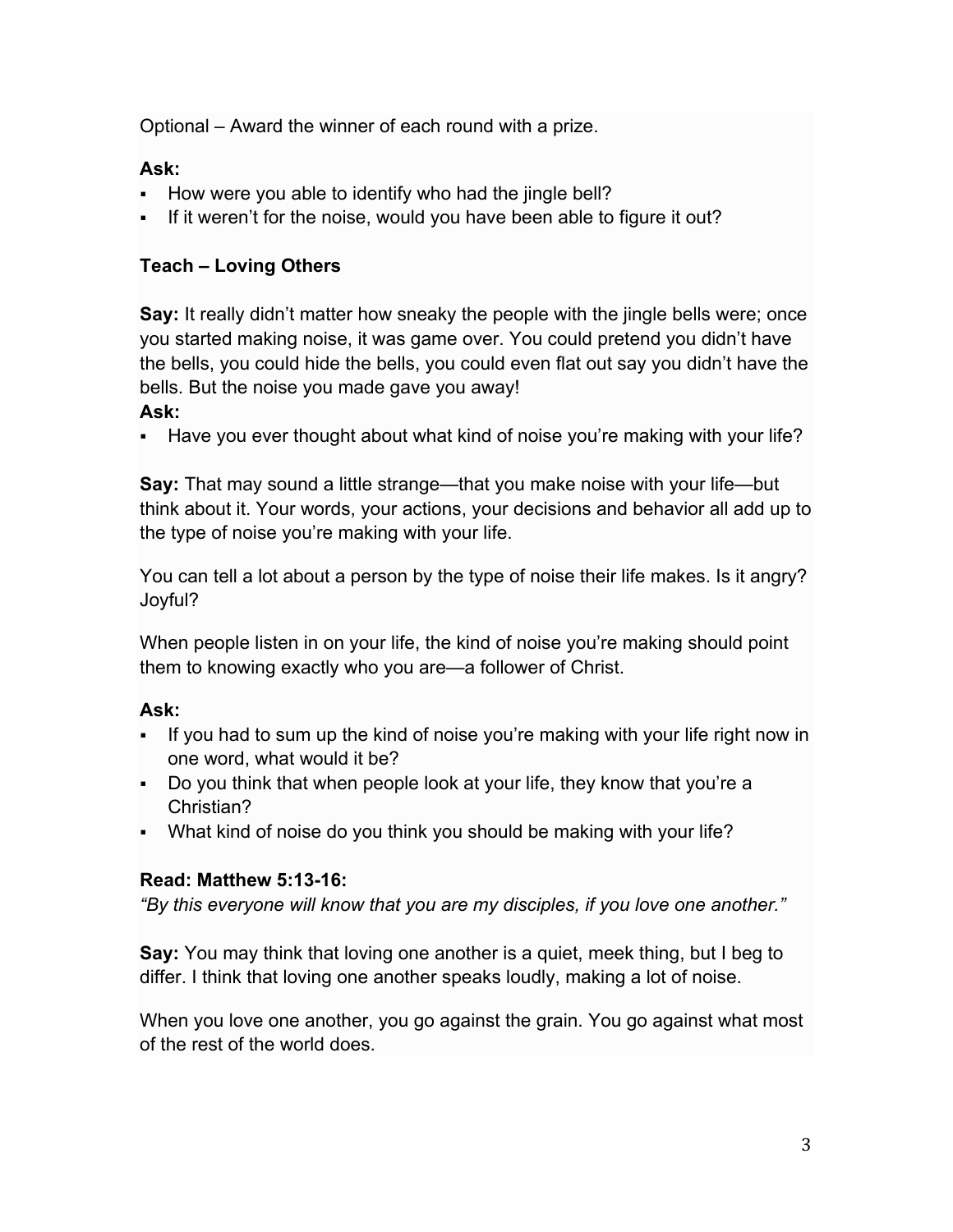When you love one another, you have patience and you forgive. That speaks loudly in a world full of selfishness and unforgiveness.

When you love one another, you put someone else above yourself. You are humble, you serve, and you are kind.

When you love one another, your life makes a kind of noise that points people straight to Jesus.

#### **Ask:**

- § Jesus could have said anything when He was saying "*This* is how they'll know you're my disciple." Of all things, He chose love. Why do you think that is so important to Him?
- Do you think that your life shows a lot of loving others right now?
- Do you think that those around you would notice that your life was different if you loved others like Jesus says?

#### **Wrap up**

Jesus could have said anything, but He said love. Of all the things that could point to Him, loving one another is at the top of the list.

Just like in the game, you can't hide that kind of noise. Loving one another in this world is going to make you stick out. People are going to know that you are different. Your life is going to sound different than most other people's lives, in the best way possible.

The noise that your life is making should make people stop and listen, and when they do, it should point them straight to Jesus. Isn't being a disciple of Jesus something you want to be known for? If it is, now you know exactly what to do.

Love one another. In the loudest way possible.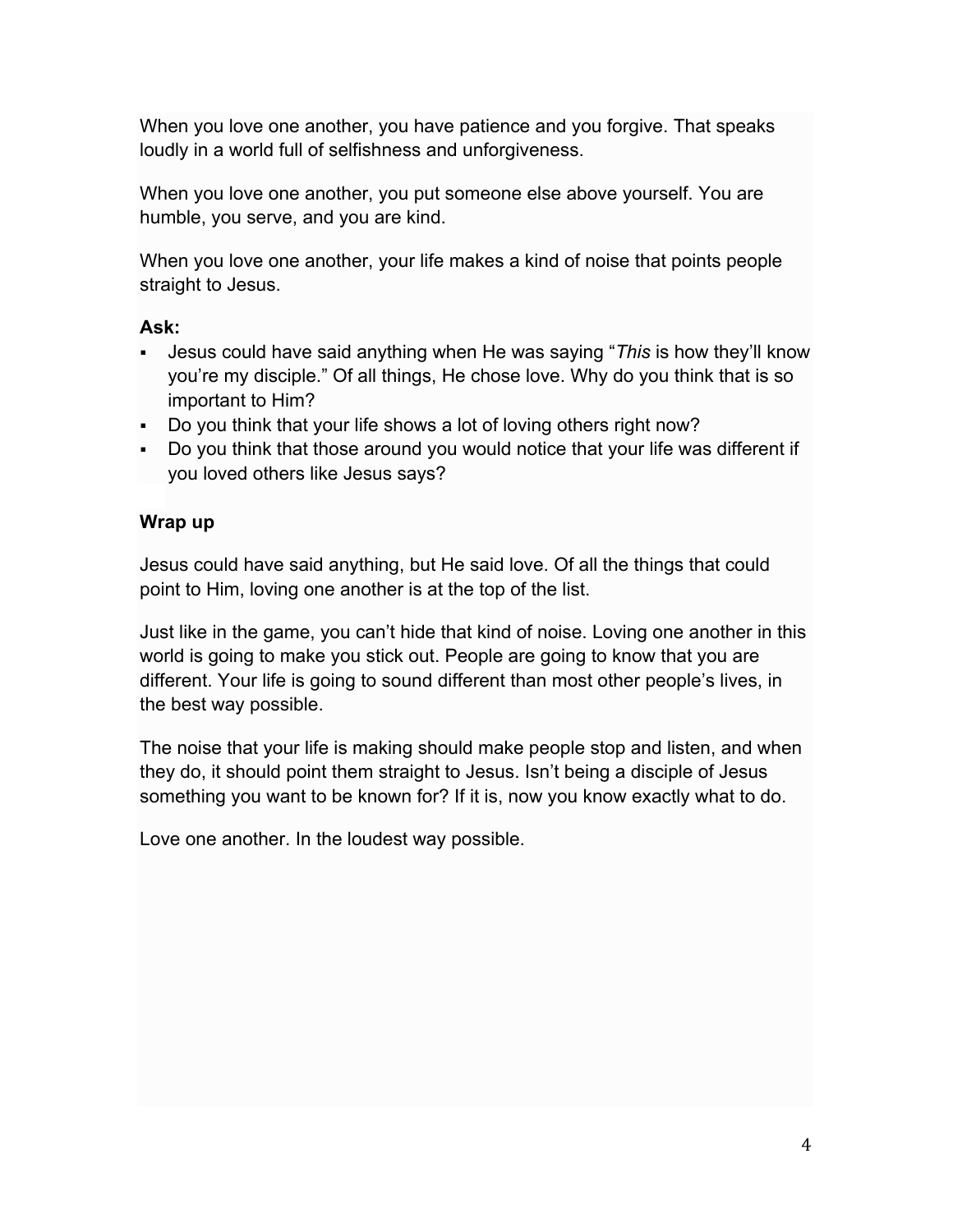# **Lesson: Kindness Bible: Colossians 3:12; Job 6:14**

**Lesson Overview:** We often think about kindness in terms of a single "act of kindness" instead of a lifestyle. However, the Bible tells us that we are to clothe ourselves in kindness, which goes far beyond just doing kind things for others every now and then.

# **Opening Game: All Wrapped Up**

# **Supplies**

§ Roll of gauze, tulle, or some other type of fabric that can be wrapped around like a mummy (toilet paper works well too)

Divide the group into two teams and place them on opposite sides of the room.

Have a volunteer from each team go and join the opposing team. When you say go, the teams must start wrapping the fabric around the player from the other team, making them into a sort of mummy.

They have one minute to get creative and wrap the player up the best they can so that it will be difficult to unwrap.

When time is up, the players who are wrapped up must hobble, jump, or otherwise make their way across the room where their team will try to unwrap them as fast as they can.

The first team to completely unwrap their player wins.

# **Teach – Kindness**

Kindness is a fruit of the Spirit. That means if you are living the way you are supposed to be living, according to God's Word, then kindness will be a fruit that grows out of your life.

When you think about kindness, what comes to mind? Probably an action, right? Doing something nice for someone else?

What if we stopped thinking of kindness as an action and started thinking of kindness as an entire lifestyle?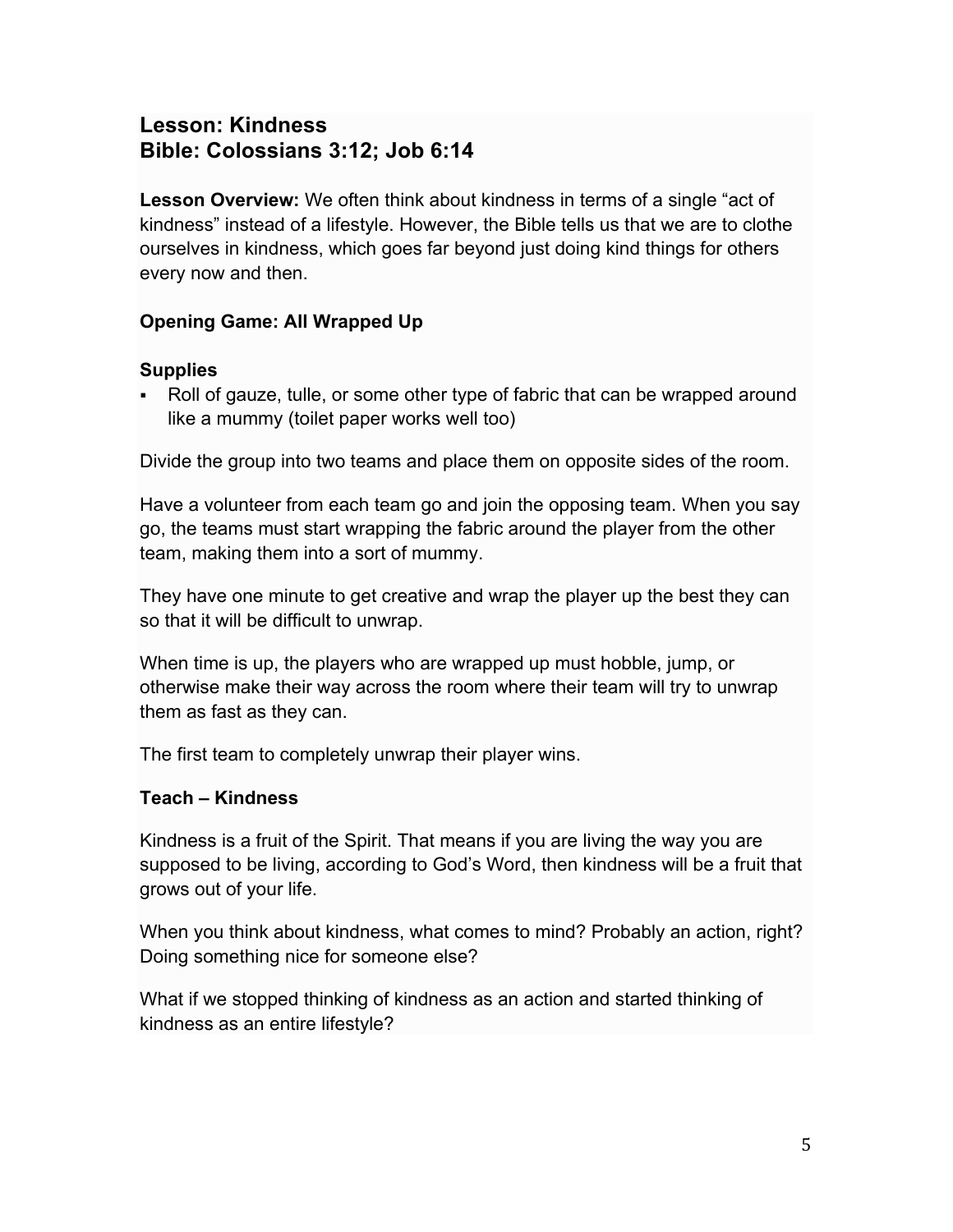**Colossians 3:12** "Therefore, as God's chosen people, holy and dearly loved, clothe yourselves with compassion, kindness, humility, gentleness, and patience." –

In the game we just played, you wrapped the fabric all around the player from the opposite team. Now, let me ask you—was it easy to get all of that off? No! Eventually you were able to, but you weren't able to get rid of all the fabric instantly, because you were clothed in it.

This verse says that we are supposed to clothe ourselves with kindness. Now, when you get dressed for the day, do you just wear your clothes long enough for someone to see them before taking them off? Of course not! That would defeat the entire purpose of wearing clothes!

In the same way, kindness should not be a single action completed and then forgotten. Instead, it should be something we put on, wrapped all around us, and wear all day long.

Do you think that it's really possible to clothe yourself in kindness and wear it all day long? Do you think it's really possible for kindness to be something that filters into everything you do all day?

It is!

**And I'm going to tell you three ways you can keep kindness wrapped around you all day: with your words, with your actions, and with your attitude.**

#### **Kindness with your words**

It's incredibly easy to be unkind with your words. Saying the first thing that comes to mind, or not taking time to think about your attitude before you speak can result in a lot of hurt feelings and a lot of regretted words.

However, it can also be incredibly easy to be kind with your words. How? By taking a little extra time to think about your words before you speak them out loud.

This may sound like a lot of work, but it's really not. Actually, it's pretty easy. You just need to ask yourself one question: *Are these words kind?*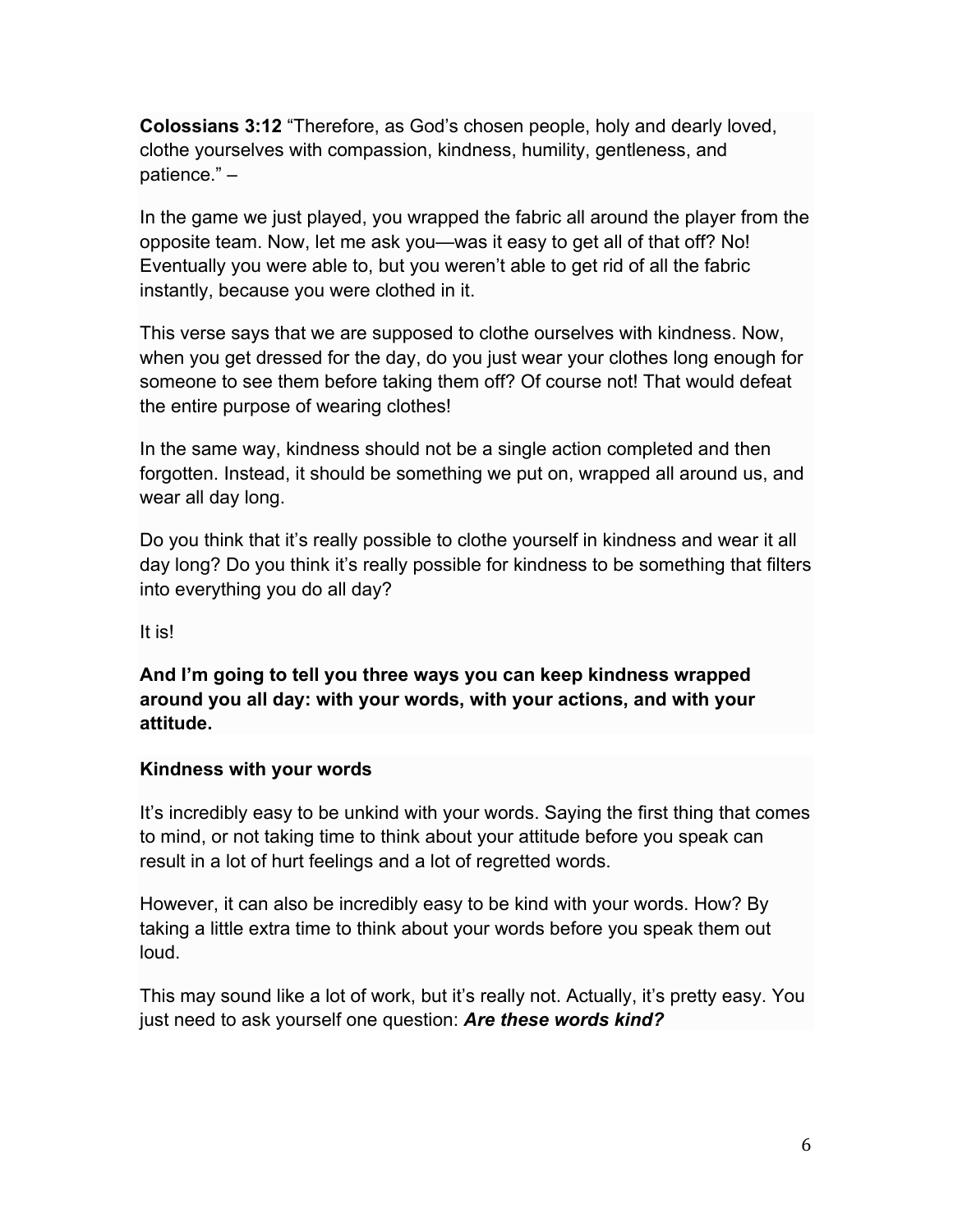If the answer is yes, that's awesome. Clothe yourself in kindness with your words! If the answer is no, then just don't say them. Think of a different way to say what you want to say, this time using kindness.

#### **Kindness with your actions**

Our actions should be kind. This may seem like a "duh" point, but ask yourself do you take the time to think about whether or not your actions are done in kindness?

In the busyness of everyday life, kindness can quickly become something that is shoved aside in favor of convenience. Why? Because it's just not convenient to be kind! It's way easier to just be selfish.

So this week, as you're going about your normal routine, take the time to purposefully make sure your actions are kind. Don't only think about how your actions affect you, or what people think of your actions. Think about how you can exhibit kindness with your actions. And then do it!

#### **Kindness with your attitude**

This can be a tricky one. How many of you struggle with having a kind attitude all the time?

Think about it—when someone is getting on your nerves, is your attitude toward them kind? What about when someone is unkind to you? Or what about when things don't work out the way you wanted them to—does your attitude show kindness?

There is only one person who has complete control over your attitude, and that one person is you. So take control of it! When a situation happens that makes you feel irritated, or selfish, or any other unkind emotion, take a deep breath and choose to react with kindness.

If this is something you struggle with, ask God to help you! When you feel yourself struggling to have a kind attitude, pray and ask Him to help you have more kindness is your heart and less of whatever else is going on. God loves you and wants to help you—so ask!

**Job 6:14** "Anyone who withholds kindness from a friend forsakes the fear of the Almighty." –

In this verse, fear doesn't mean to cower in the corner, terrified. It means to revere, or to respect.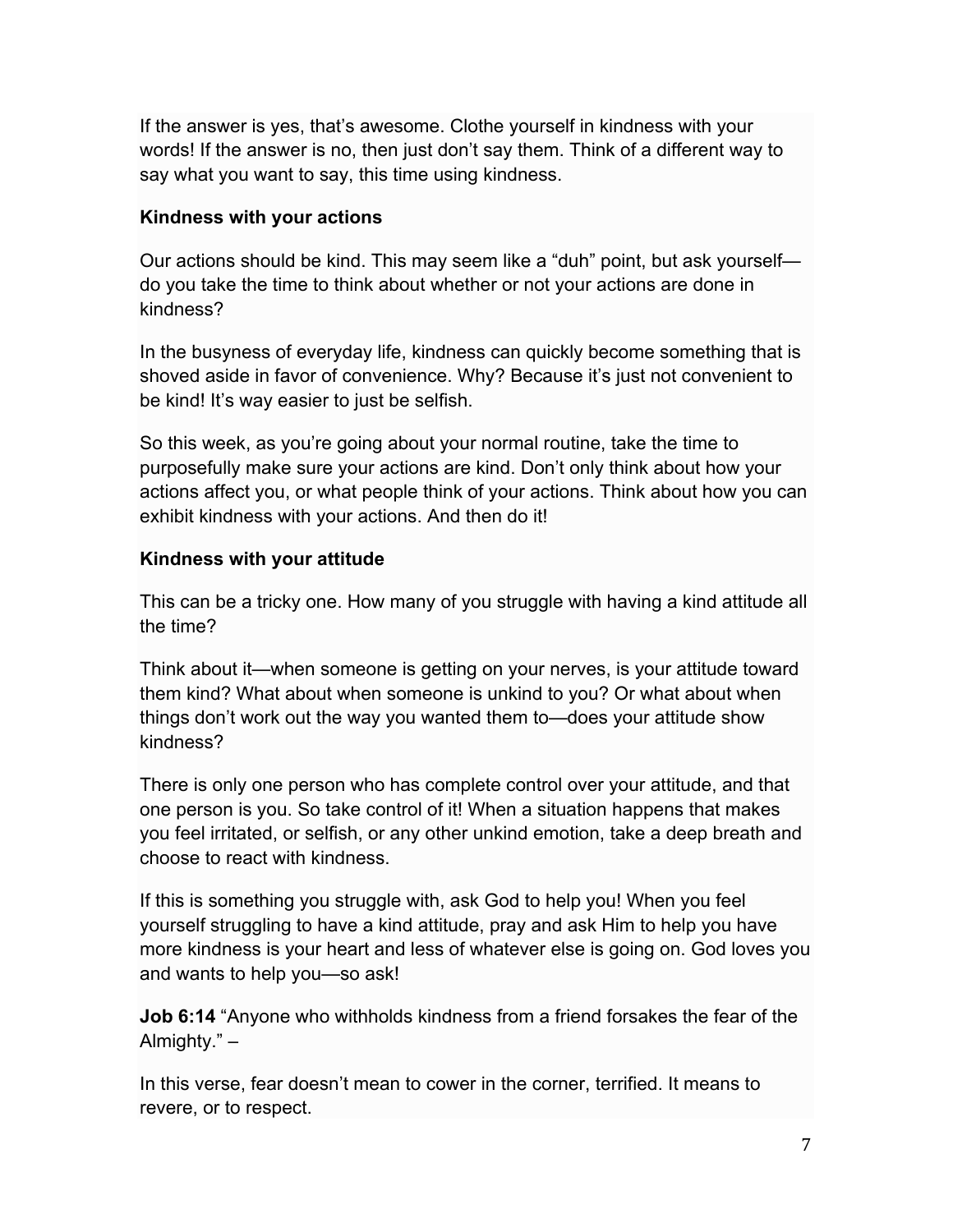Here it says that withholding kindness from a friend is forsaking the fear of God. In other words, if you're not being kind to those around you, you aren't respecting God. That doesn't sound too good, does it?

But that's how important kindness is to God. It's so important that His Word says that withholding kindness from a friend is withholding fear and respect from Him. That's a big deal!

It's so important to show kindness to everyone, even the people who you don't feel like being kind to. No matter what people look like on the outside, and no matter what their life looks like from the outside, you never know what they are going through on the inside. It can never hurt to be kind to someone, but it can hurt to be unkind.

Have you ever heard the saying that "You may be the only part of Jesus that someone ever sees?" It means that there are some people in your life who may never go to church or open a Bible, so you are the only exposure to Jesus that they have.

In the same way, there may be some people in your life who think of Jesus as mean and scary, because they've never truly been introduced to Him. So you may be the only example of His kindness that they ever see. That's a big responsibility!

#### **Small Group Discussion Questions**

1. What does it mean to you to clothe yourself in kindness? What are some ways you can do that?

2. Have you ever regretted not showing kindness to someone?

3. Do you think that kindness is more of an action or a lifestyle?

4. When you talk without thinking about what you're going to say, is the result usually kind or unkind?

5. Do you take the time to think about whether or not your actions are kind? If not, is that something you want to start doing?

6. Do you think that others would describe your attitude as kind? Why or why not?

7. What are some ways that God has shown you kindness?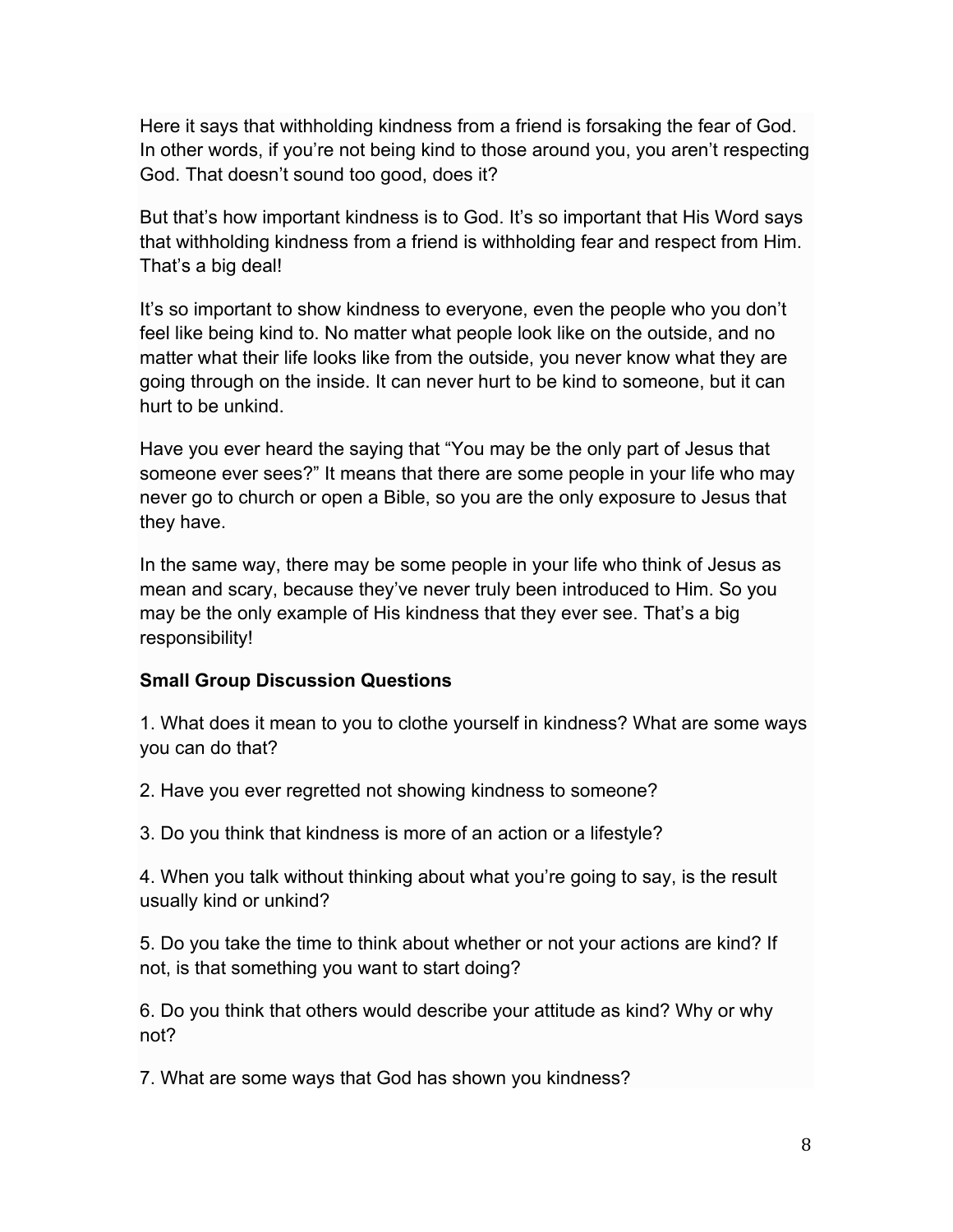8. Do you think it's possibly to live an entire lifestyle full of kindness?

9. Have you ever withheld kindness from a friend? How does it make you feel to know that the Bible says that's like forsaking the fear of God?

10. What are some ways you can practice kindness this week?

## **Wrap Up**

#### **Supplies**

- § Four clear glasses
- One pitcher of water

Every single day, you are going to be faced with a choice: be kind, or be unkind.

Your words, your actions, and your attitude…these are all things that you'll have to choose kindness in.

Kindness will not always be the easiest choice. In fact, sometimes kindness will be the hardest choice. But it's *right* choice.

#### *Play this video: https://www.youtube.com/watch?v=-1KCzrTg9ic*

While that video was playing, were you thinking of any specific person or situation?

Here's the deal—most likely, you're going to have a few regrets in life. You'll make mistakes, miss opportunities, and do other things that will make your stomach hurt when you look back on them.

I'm telling you right now…don't let a lack of kindness cause those regrets. You have no idea how much your kindness could mean to someone. It could mean just a little, or it could mean everything. But as a follower of Jesus, as an *example* of Jesus, it's your responsibility to be kind.

Before we close, I want to tell you one more thing about kindness.

The more you're kind, the easier it is to be kind. The more kindness you show to others, the easier it is for them to be kind. Kindness is contagious!

*Line up the cups. Pour water into them in the following way: Fill the first cup up almost all the way.*

*Fill the second cup up about a quarter of the way full.*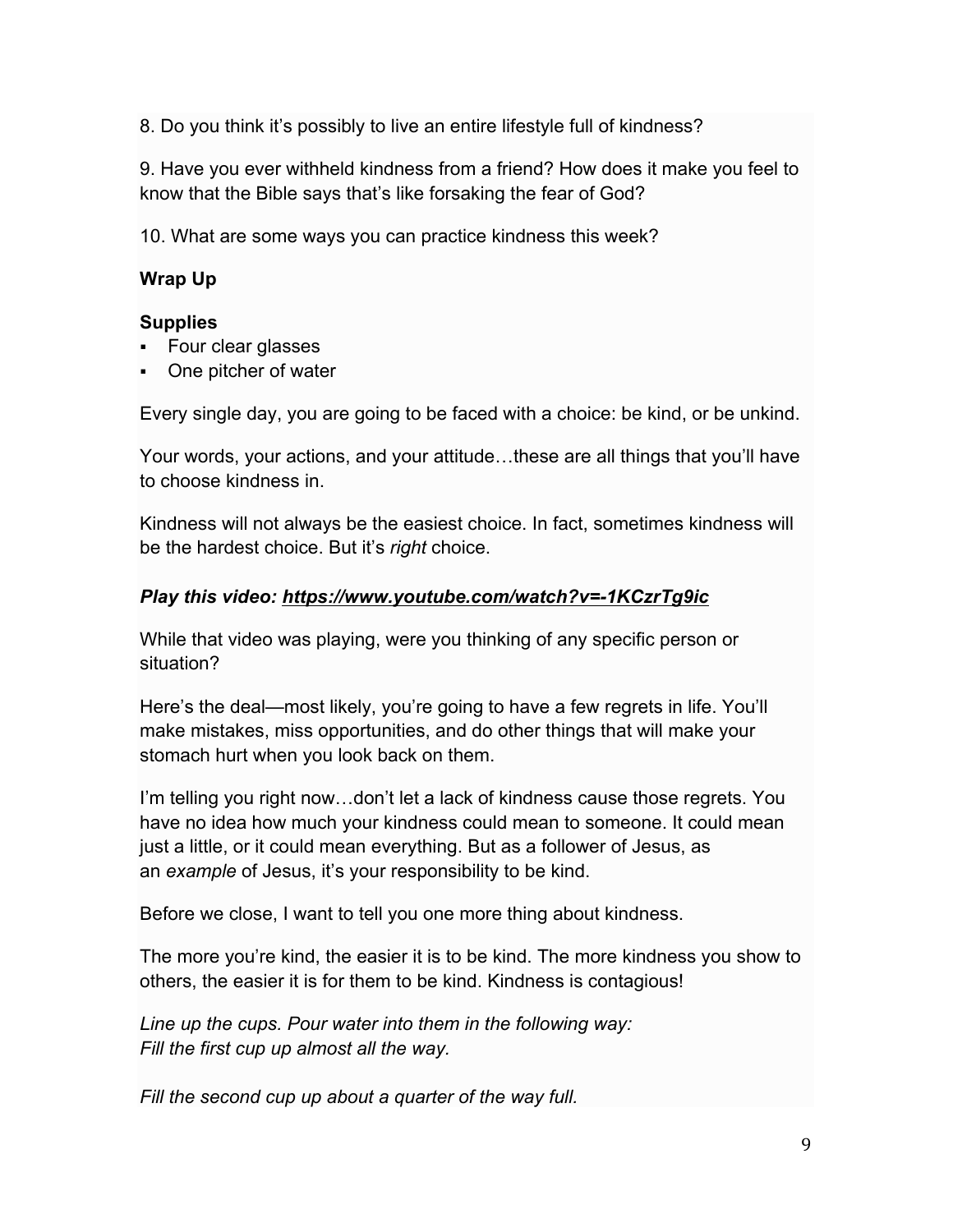*Fill the third cup up halfway full.*

*Pour the fourth cup up about a quarter of the way full.*

I want to show you guys an example of how kindness works. We're going to use water as an example of kindness. *Hold up the first cup.* Let's pretend this cup is you, and that you've chosen to clothe yourself in kindness. So when you have an interaction with someone else *(hold up second cup),* you choose to act in kindness, even though they don't seem very kind.

# *Pour about half of the water from the first cup into the second cup, bringing the second cup to be about three-fourths full.*

So you act in kindness towards them. And then, they leave. You don't know what kind of impact your kindness had, but you know that you did what you should have by acting in kindness.

So then this person you were kind to, let's say they bump into someone else. While their first reaction wouldn't normally be to be kind, they were impacted by the kindness you showed them, so they decide to act in kindness.

# *Pour about half of the water from the second glass into the third glass, bringing the glass almost all the way full.*

Now this person *(hold up the third glass)* is just brimming with kindness because of their interaction with the person that you were kind to. So what happens when they see someone *(hold up the fourth glass)* who seems to be completely empty of kindness, they don't even think twice—they just act in kindness!

*Pour until the fourth glass is almost full.*

See how all the cups have water in them now? It's the same with kindness…it just spreads and spreads, and the more you give of it *(pour fourth glass back into the first glass until the water overflows),* the more you're filled with it!

If you want to overflow with kindness, start acting in kindness towards others. It won't be long until you're so full of kindness that you just can't contain it!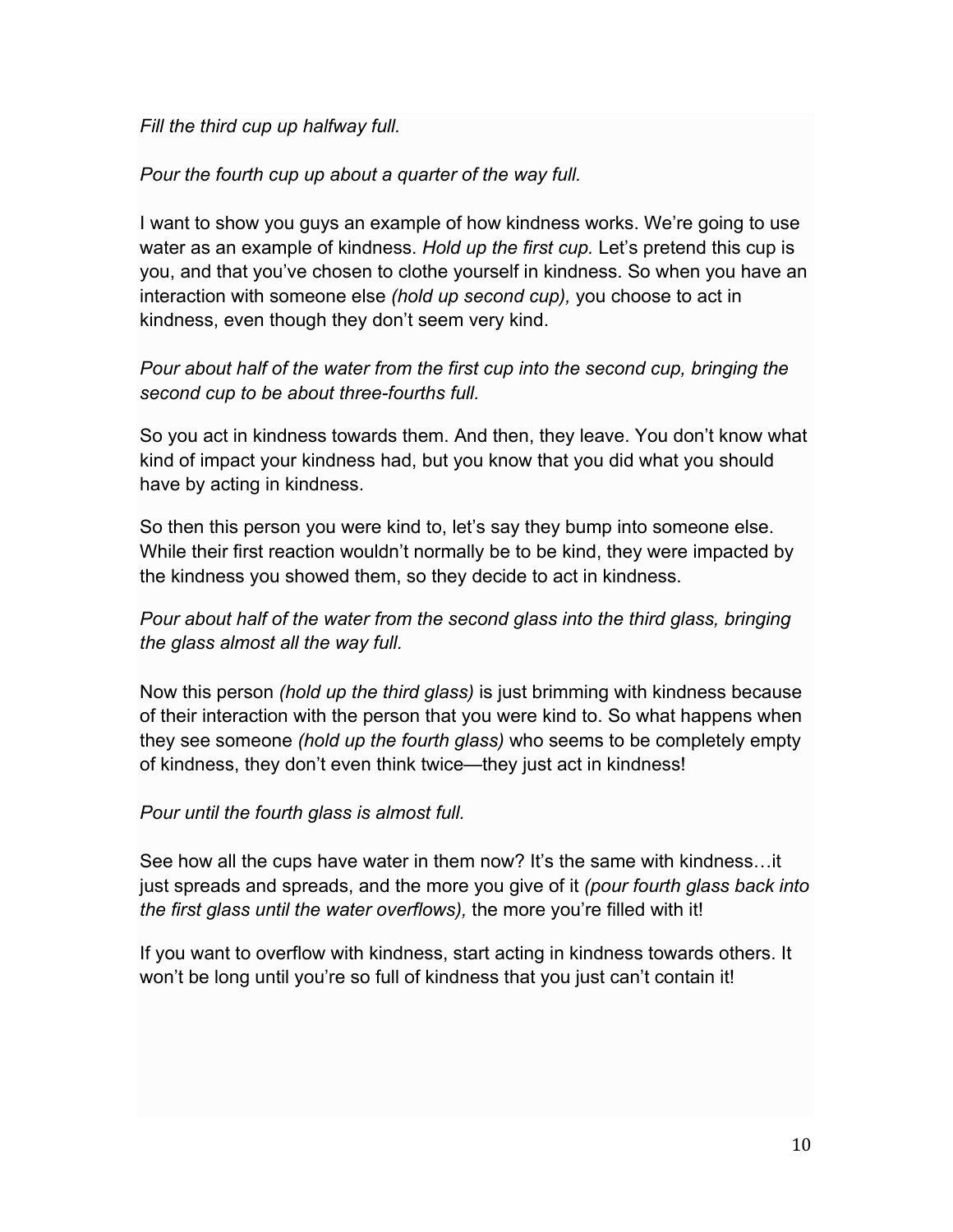# **Lesson: Worry Bible: Matthew 6:25-27**

# **Supplies:**

- Enough blindfolds for half of the group.
- A screen that can play a Youtube video.
- § Water Balloons.

# **Opening Game: Traffic Jam**

Have everyone pair up in groups of two. One person will act as the car; one person will act as the driver.

The person acting as the car puts on the blindfold. Have the pairs scatter throughout the room. When you say go, the player acting as a car has to follow your instructions.

Yell things like:

- Red light!
- § U-Turn!
- Reverse!
- Turn Left!

When you yell something, the player acting as the car has to immediately follow your instructions. The player acting as the driver must help the "car" avoid hitting other cars by **using only their words.**

For example, if you say "turn left" and the player acting as the car turns left, but there's another car there, the drive would yell, "stop!" When a car hits another car, both of those cars and drivers are out of the game.

The final team who has not crashed or been crashed into wins!

# **Lesson – Worry**

Say – That was quite the fiasco! Now, I have a question for all the people who were cars. Where you worried at all that your driver was going to steer you the wrong way and you were going to crash?

If so, why didn't you take the blindfold off and stop playing? Well, because then you would have missed out on the fun of the game.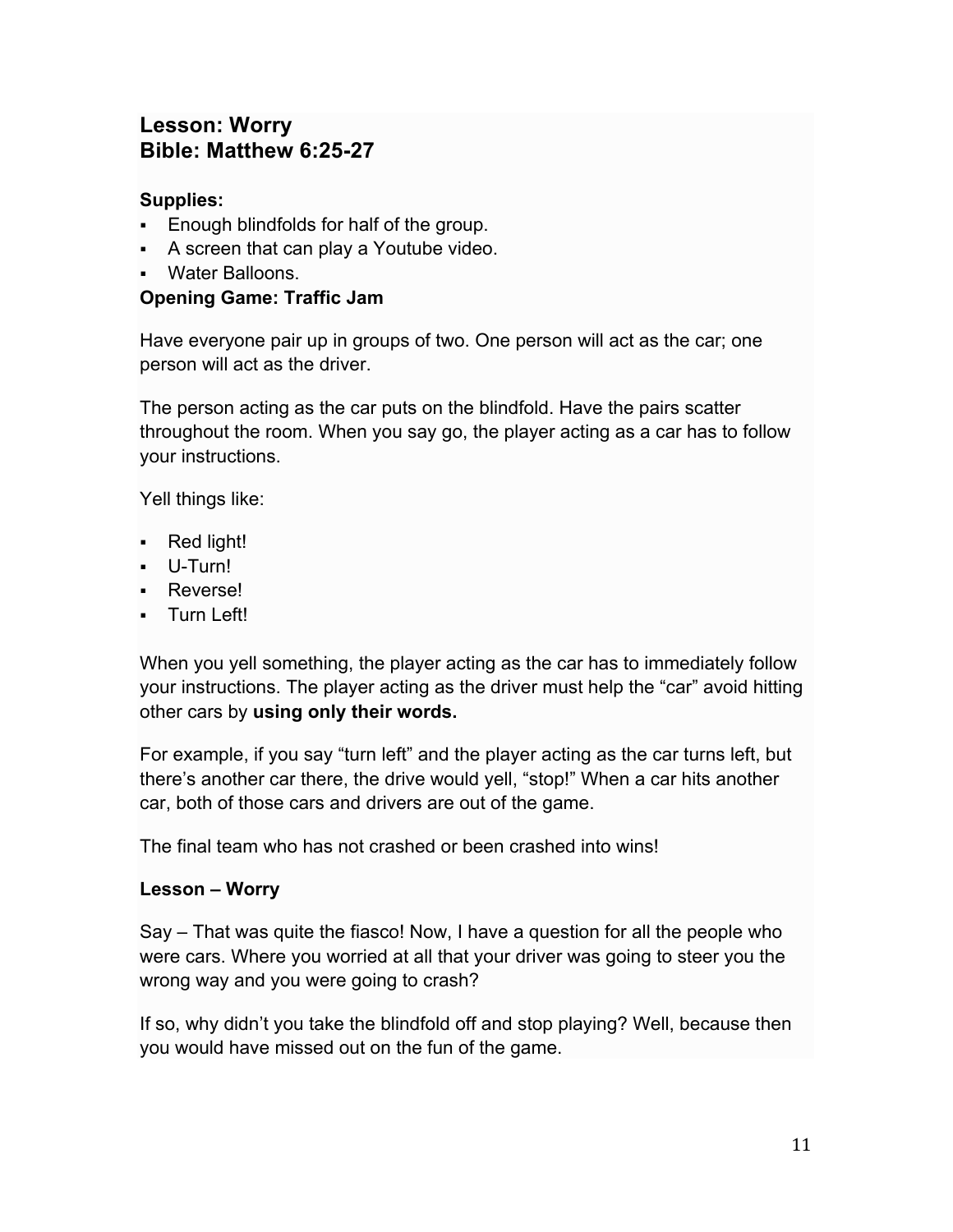It's the same way in life—the things we worry about are either going to happen or not happen, and sitting around worrying about them only makes us miss out on life.

If we were to all go around the room and list out all the things we worry about, we would be here all week.But do you know what else? We would probably also laugh at each other. Because there are some things that, once you say them out loud, you realize just how silly it is to be worrying over them.

If you look in the Bible, though, you'll see that worrying isn't only just silly. It's actually the opposite of what God wants us to do.

#### **Read Matthew 6:25-27:**

"Therefore I tell you, do not worry about your life, what you will eat or drink; or about your body, what you will wear. Is not life more than food, and the body more than clothes? Look at the birds of the air; they do not sow or reap or store away in barns, and yet your heavenly Father feeds them. Are you not much more valuable than they? Can any one of you by worrying add a single hour to your life?

Say – When you read the end of the verse, doesn't it make worrying seem so stupid? Because it's right, worrying doesn't add any amount of time to our life. In fact, it does the opposite—it takes away from the life we already have.

Now, I need a volunteer. I need someone who is willing to get wet.

Okay, you're going to stand here and worry. Why? Because I'm going to throw these water balloons at you, that's why. But the good news is, I'm going to give you a few seconds to worry. Maybe if you worry hard enough, the water balloons won't hit you. Let's try it.

#### *Throw a few water balloons.*

Okay, so that's a silly example. But isn't that how we act sometimes? We know that worrying won't change anything.

So why do we still worry?

This is one of those verses where it's almost like Jesus is talking right to you through it. Like He's saying, "Hey, you worry a lot. Why do you do that? What's the worst that can happen? So what if you don't have any food or clothes. Don't you think I'll take care of you?"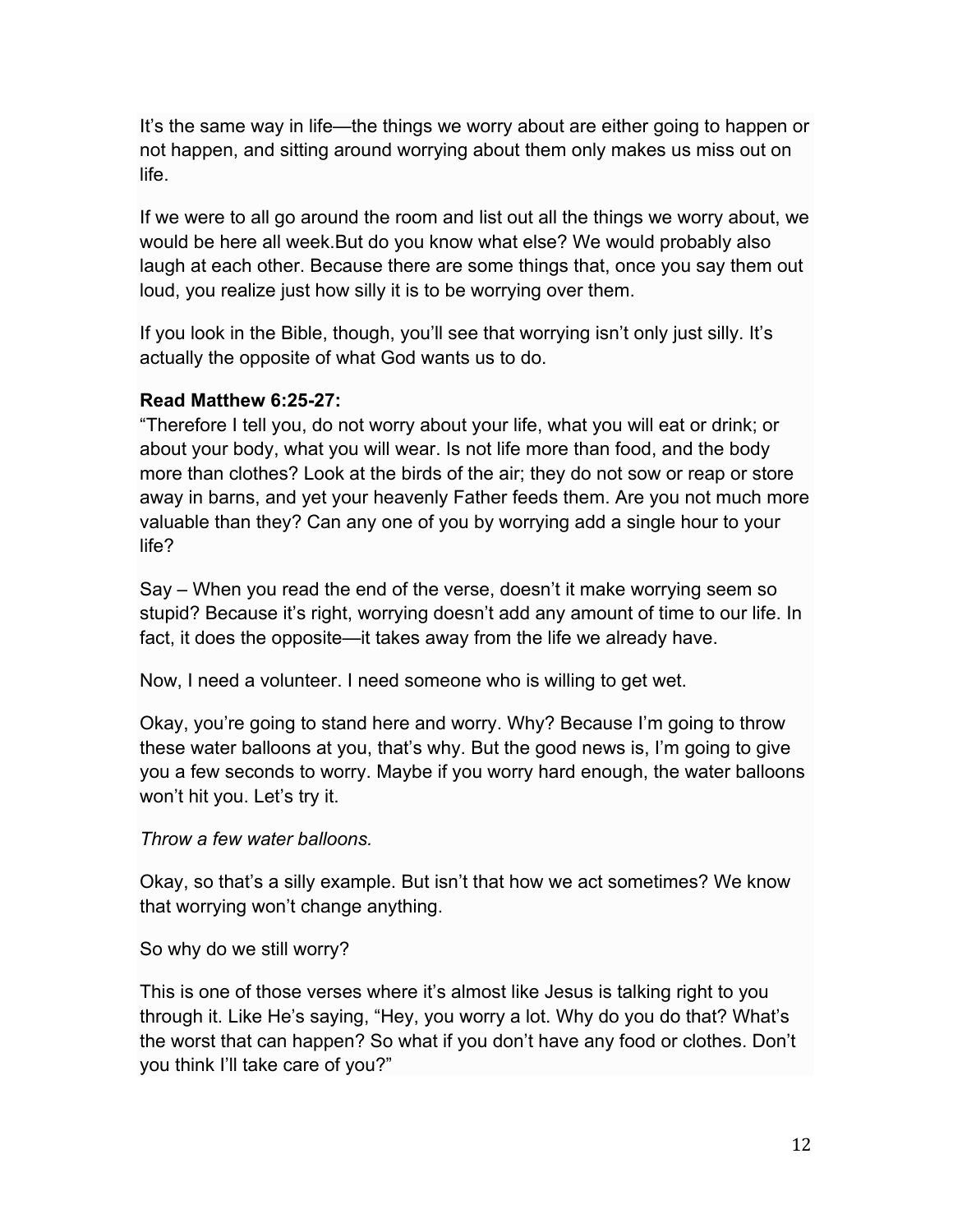And really, when we worry, we act like we don't think He's going to take care of us. We worry over things that, in the grand scheme of life, are pretty small. We worry about grades and friendships, curfews and colleges, opinions and jobs. And yes, all of these things are important, and they're things we should work hard and care about.

However, if we spend our time worrying, it's basically like we're saying, "Hey Jesus, I know You said You'd be there for me no matter what, but I'm not sure that I believe you. I know You're supposed to be enough for me, but I'm not sure that you are."

That's just crazy talk!

*Put on the video of the flowers blooming while you read this verse. You can mute the music. https://www.youtube.com/watch?v=lENTji39i4k*

#### **Read Matthew 6:28-34:**

"And why do you worry about clothes? See how the flowers of the field grow. They do not labor or spin. Yet I tell you that not even Solomon in all his splendor was dressed like one of these. If that is how God clothes the grass of the field, which is here today and tomorrow is thrown into the fire, will he not much more clothe you—you of little faith? So do not worry, saying, 'What shall we eat?' or 'What shall we drink?' or 'What shall we wear?' For the pagans run after all these things, and your heavenly Father knows that you need them. But seek first his kingdom and his righteousness, and all these things will be given to you as well. Therefore do not worry about tomorrow, for tomorrow will worry about itself. Each day has enough trouble of its own."

To me, this is one of the most beautiful passages in the entire Bible. It's like there's a picture being painted of just how much God really cares *about* us, and just how much He is always going to take care *of* us.

Let's look at how.

## **"If that is how God clothes the grass of the field, which is here today and tomorrow is thrown into the fire, will he not much more clothe you?"**

Let's be honest—how many of you have worried about clothes? Isn't it funny that this verse, which is so many years old, references a problem we still deal with today?

Of course we worry about clothes. We worry about money to buy clothes, and then we worry about which clothes we should buy. We worry about which clothes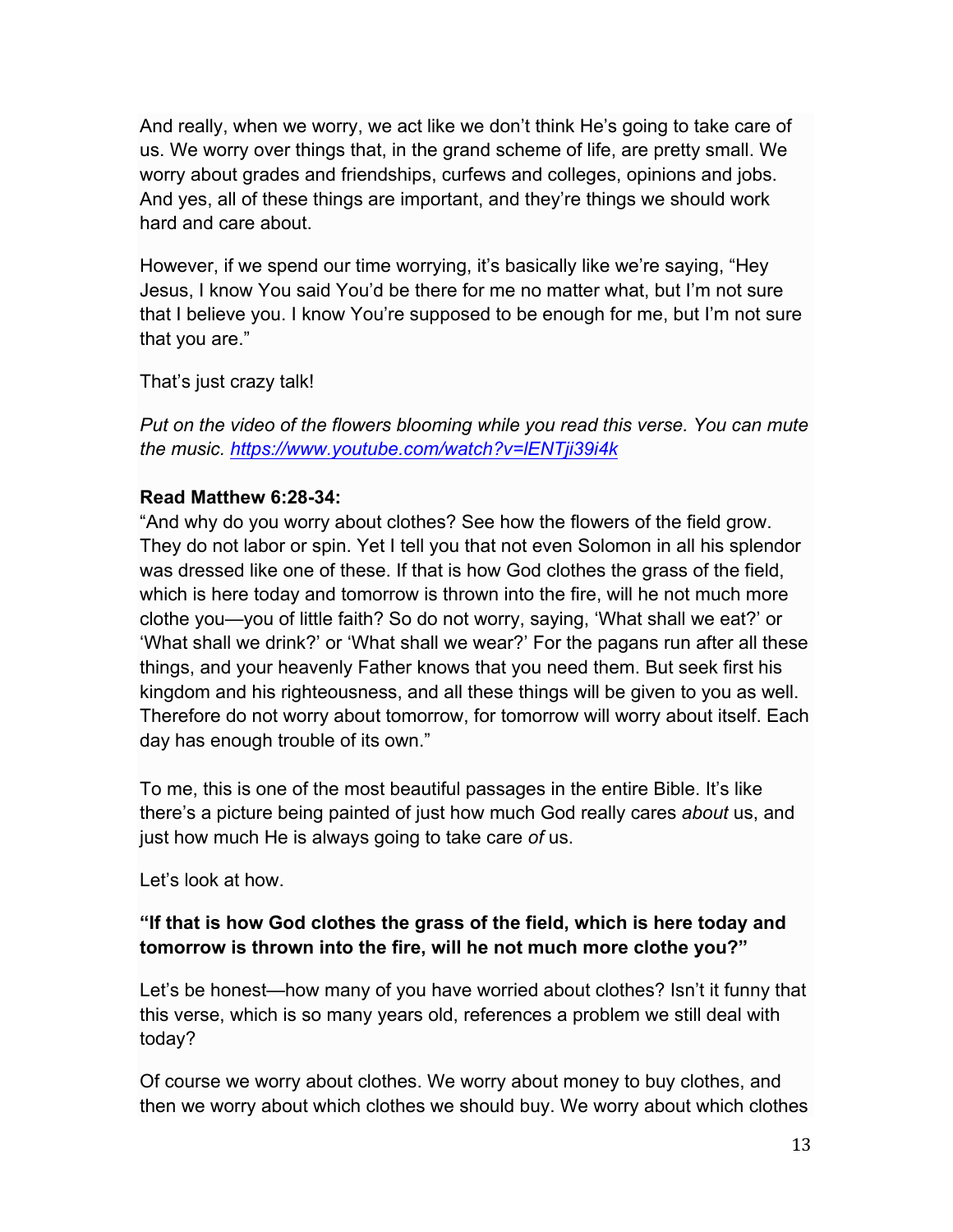we should wear to which places. We worry about what other people are going to think about our clothes. We worry, worry, and worry.

And it's ridiculous.

Have you stopped and looked at any flowers lately? I mean, look at those in that video! Sure, flowers are gorgeous. But when you think of how all that color and beauty and shape and smell just grew right out of the dirt—that's amazing.

And this verse is right, flowers are more beautiful that even the richest king's clothing.

The God who created those flowers—those stunning, incredible flowers that outshine royalty—loves us so much more than He loves those flowers. So why would we even waste a second of our lives worrying about clothes?

## **"Do not worry, saying, 'What shall we eat?' or 'What shall we drink?' or 'What shall we wear?' For the pagans run after all these things, and your heavenly Father knows that you need them."**

These are such reassuring words. They just reiterate that God *already knows what we need.* Our heavenly Father is well aware of exactly what we need. It's like a little love letter from Heaven, reminding us that everyone needs these things, but we don't have to worry about them, because He already knows we need them. That's just amazing.

#### **"But seek first his kingdom and his righteousness, and all these things will be given to you as well."**

Well, if that isn't the clearest instruction, I don't know what is. We're very clearly told not to worry, but to place our focus somewhere else. And that somewhere else is seeking God's kingdom and His righteousness. After that, everything will fall into place exactly how it should.

Isn't that a relief? Now, this doesn't mean that you have permission to just slack off of everything and throw caution to the wind, claiming that God will take care of everything as long as you read your Bible and pray.

That's not what this verse means. There's a difference between working hard and worrying. God calls us to work hard and not be lazy. But instead of worrying about those things, He calls us to seek eternal things, not temporary things. Seek what really matters, and everything else will follow.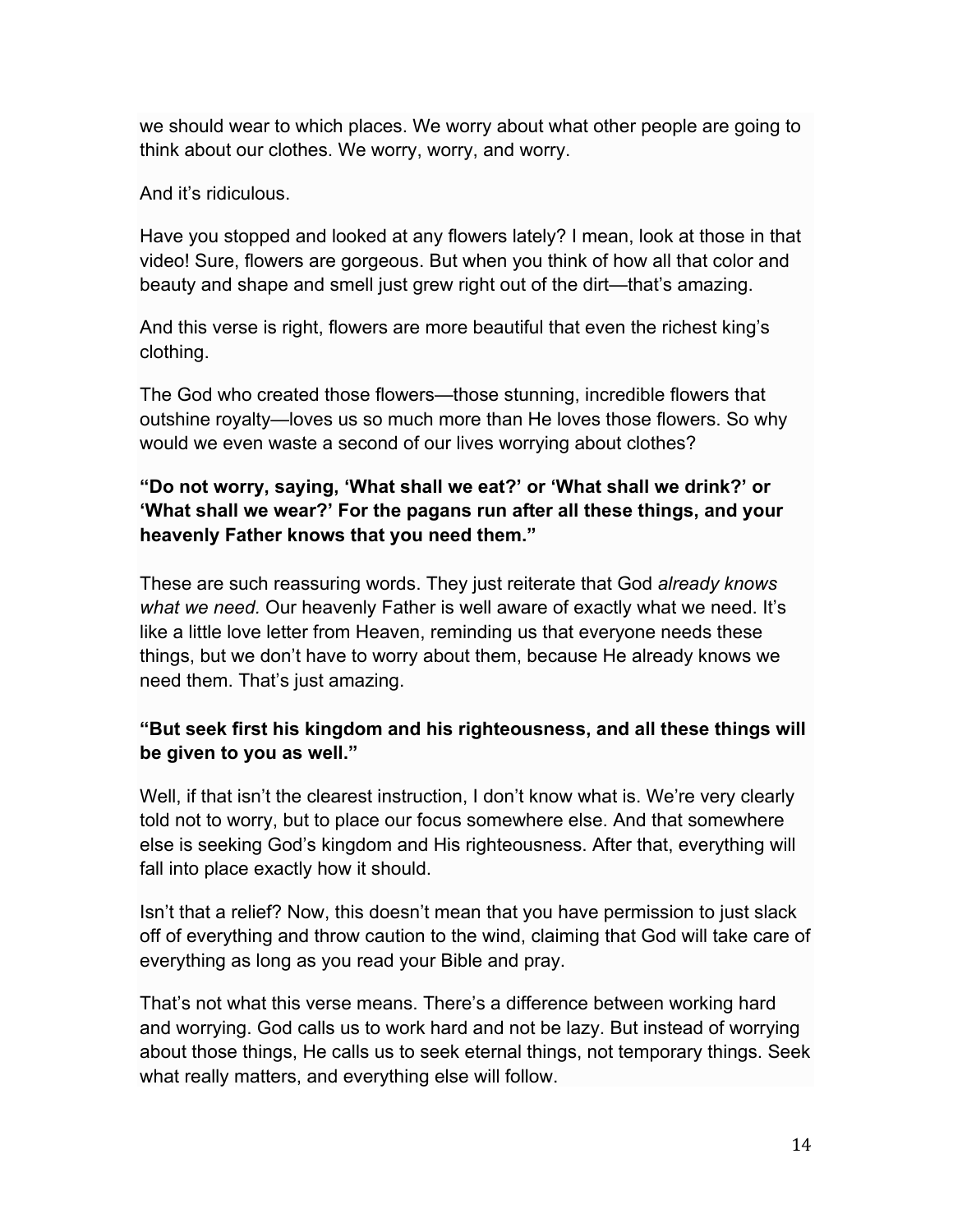#### **"Therefore do not worry about tomorrow, for tomorrow will worry about itself. Each day has enough trouble of its own."**

Now isn't that just the truth. Tomorrow is going to happen whether you worry about it or not, so just let tomorrow worry about itself. There's too much to think about and to do today to have the time or energy to worry about tomorrow.

It's in incredible gift to be able to lay your head on your pillow at night and be able to tell the God who created everything you see that you trust Him. You may have no idea what tomorrow will bring, but you know that He'll be there and that, because He cares for you, He will take care of you.

Now, how do you avoid worrying?

#### **Read Philippians 4:6**

"Do not be anxious about anything, but in every situation, by prayer and petition, with thanksgiving, present your requests to God."

Next time you start to worry about something, I want to remember this verse. This verse gives you a clear formula for how to deal with worry. Are you ready?

- 1. No matter what the situation is, do not be anxious.
- 2. With a thankful heart, pray and tell God what you need.

That's it! Seem too easy? Well, when you have a God who's got your best interests in mind, who you can talk to at any time, it really is.

#### **Small Group Discussion Questions:**

1. What are some things you spend a lot of time worrying about?

2. Do you agree with the statement that worrying is acting like you don't believe God's promises?

3. How does it feel to know that God cares about you and is going to take care of you?

4. Does the flower analogy put into perspective how silly it is to worry about clothes?

5. What are some ways you can seek the kingdom of Heaven first?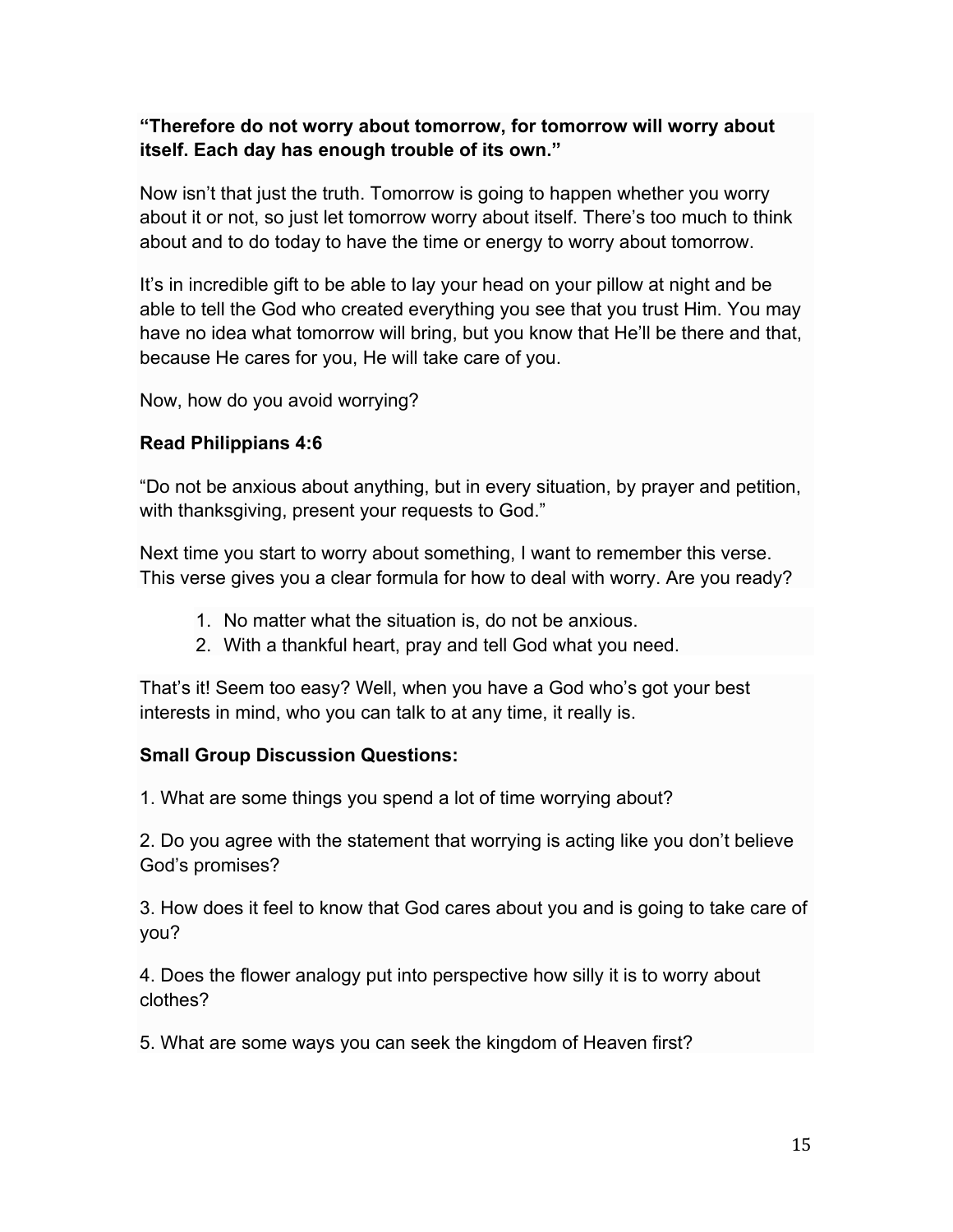6. Why do you think we worry so much, even though we know God will take care of us?

7. Why do you think God tells us not to worry?

8. Does talking to God about the things your anxious about help you worry less?

9. Would it hurt your feelings if you told your best friend you were going to bring them lunch, but they spent the whole morning telling everyone they were worried that they weren't going to have anything to eat that day? Do you think that's how God feels when we worry about things He's already said He'd take care of?

10. What can you do this week that will help remind you to not worry?

#### **Teach – Closing**

The temptation to worry is never going to go away. There are always going to be things in your life that you*could* worry about. You just have to choose to not worry about them.

But here's the thing—after reading those verses and seeing how much God loves and cares for you, how could you *not* choose to give up worry?

The next time you start to worry, do like that verse in Philippians says, and talk to God about it. If you still struggle with worry, sit down and open your Bible. Google "God's Promises" and look those verses up. Read those promises, and decide if you believe them or not.

If you don't, then yes, you've definitely got a lot to worry about. More than you could ever deal with on your own. But if you do trust in those promises, what an amazing gift you have. It's a gift of knowing that someone is looking out for you and providing for you. It's a gift of knowing that someone is taking care of you.

It's a gift of knowing you don't have to worry.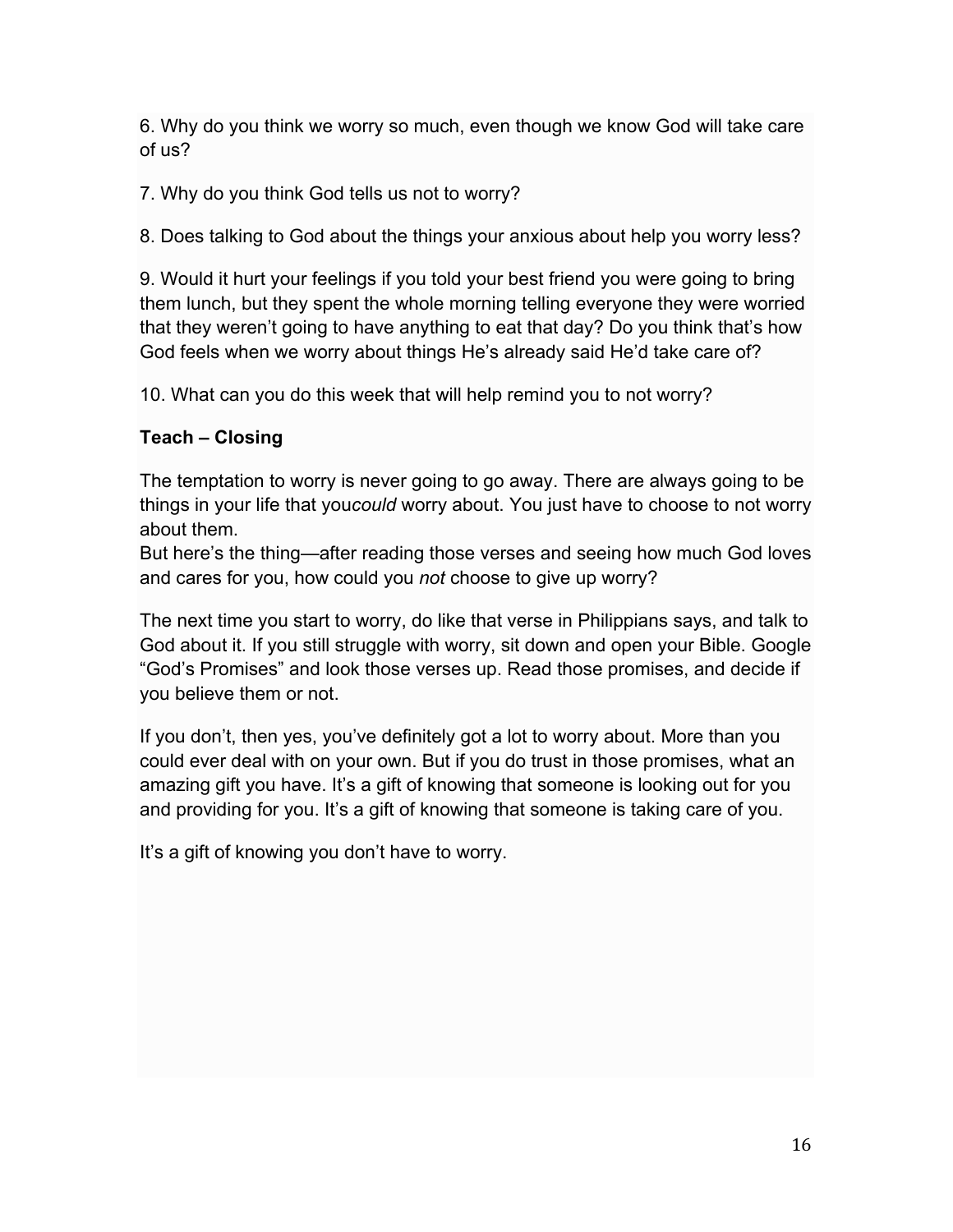# **Lesson: Evangelism Bible: Matthew 13:44**

#### **Topic: Telling others about Jesus**

Use this youth group game and lesson to challenge the way your students think about sharing Jesus with their friends.

As students search for hidden treasure with no direction from their friends, they will learn how important it is to share directions to the most important treasure of all: Jesus.

## **Opening Game – Hidden Treasure**

## **Supplies:**

- § **A "treasure" (something like enough candy for the winning group)**
- § **Clues written down to the location of the treasure: both true and false**

Before the game starts, hide the treasure somewhere in the building, or outside, if that works with your location. Split the students into two groups.

Choose one student from each group and pull them aside. Tell them where the treasure is, but tell them that they cannot give their teammates any hints at all.

Send the surely confused students back to their groups and tell everyone to start looking for the treasure—without giving them any rules or hints to where it may be.

After teams have been looking for a while, start passing out clues. For every true clue you give the students, also give them a false clue.

After the students run around confused for a few minutes, eventually give them enough true clues to allow one of the groups to find the treasure.

#### **Ask:**

- Wasn't that a confusing treasure hunt?
- Did the false clues make it a lot harder to find what you were looking for?
- Wouldn't it have been easier if I had given you directions at the beginning of the game?

#### **Teach – Evangelism**

**Say:** Now, I'm going to confuse you all just a little bit more. What if I told you that (names of students you pulled aside at the beginning) knew where the treasure was the entire time?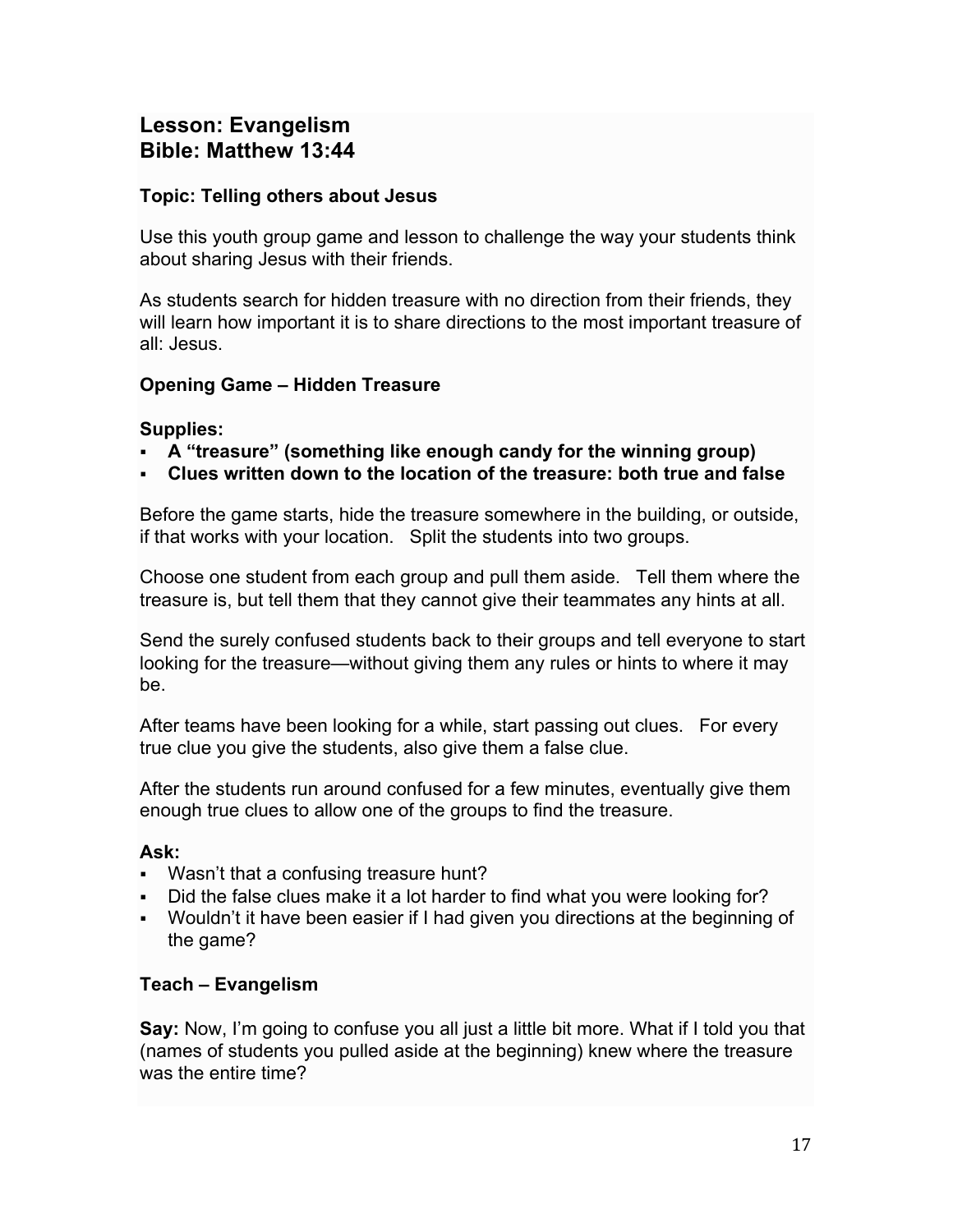*Pause and allow students to react.*

**Say:** That's right, they knew exactly where the treasure was. They even knew that some of the clues I gave you were wrong!

If they had spoken up, your entire team would be enjoying candy right now!

#### **Ask:**

• What kind of friend keeps their mouth shut when they know something that could help their friends?

**Say:** Sadly, a lot of you may be that kind of friend this year.

You see, as you go back to school, you're going to rub elbows with a lot of people who don't know Jesus on a daily basis. You may even become close friends with some of them.

#### **Ask:**

§ What kind of friend would you be if you didn't tell them about Jesus?

**Say:** If you know Jesus, you already have found the greatest treasure in the entire world.

#### **Ask:**

- What reasons do you have to not tell your friends about Jesus?
- § Do you agree that knowing Jesus is like having a treasure?
- If you think of knowing Jesus as a treasure, does that motivate you more to share him with others?

**Say:** It's easy to just go throughout the school year focused on yourself. It would be really easy for you to just worry about your assignments and making sure you got in with the right group.

It would be easier to *not* worry about telling people about Jesus this school year. But if you did that, you would be withholding the secret to the greatest treasure there is.

#### **Read: Matthew 13:44**

"The Kingdom of heaven is like treasure hidden in a field. When a man found it, he hid it again, and then in his joy went and sold all he had and bought that field."

**Say:** Isn't that verse so cool? It shows us how excited we should be over the fact that we know about Jesus and Heaven.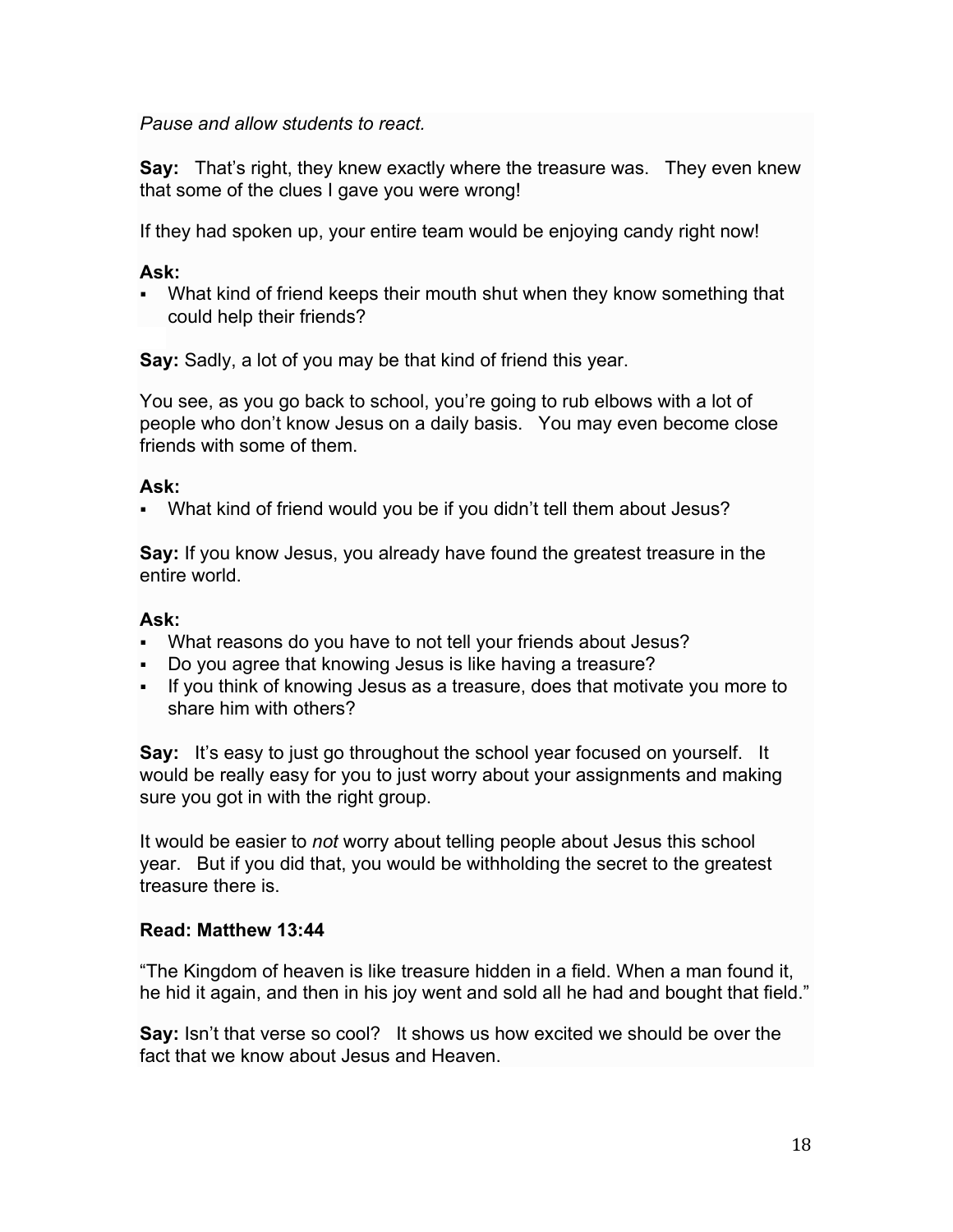The man in this story was so excited that he rushed to give away everything he had so he could get the treasure.

Now, if he was that excited, don't you think he told all of his friends once he got the treasure?

## **Wrap up**

Maybe you've never thought of having a relationship with Jesus as having a treasure. I hope that after reading that verse, you will.

Think of how many people in your school don't know Jesus and are just blindly wandering around looking for something.

Just like in the game, they don't have clear direction on where they should be looking. They're receiving false advice on where they should be going. They're waiting on someone to tell them something that makes sense.

You could be that someone. Someone needs to tell the students at your school about the greatest treasure they could ever have. Is it going to be you?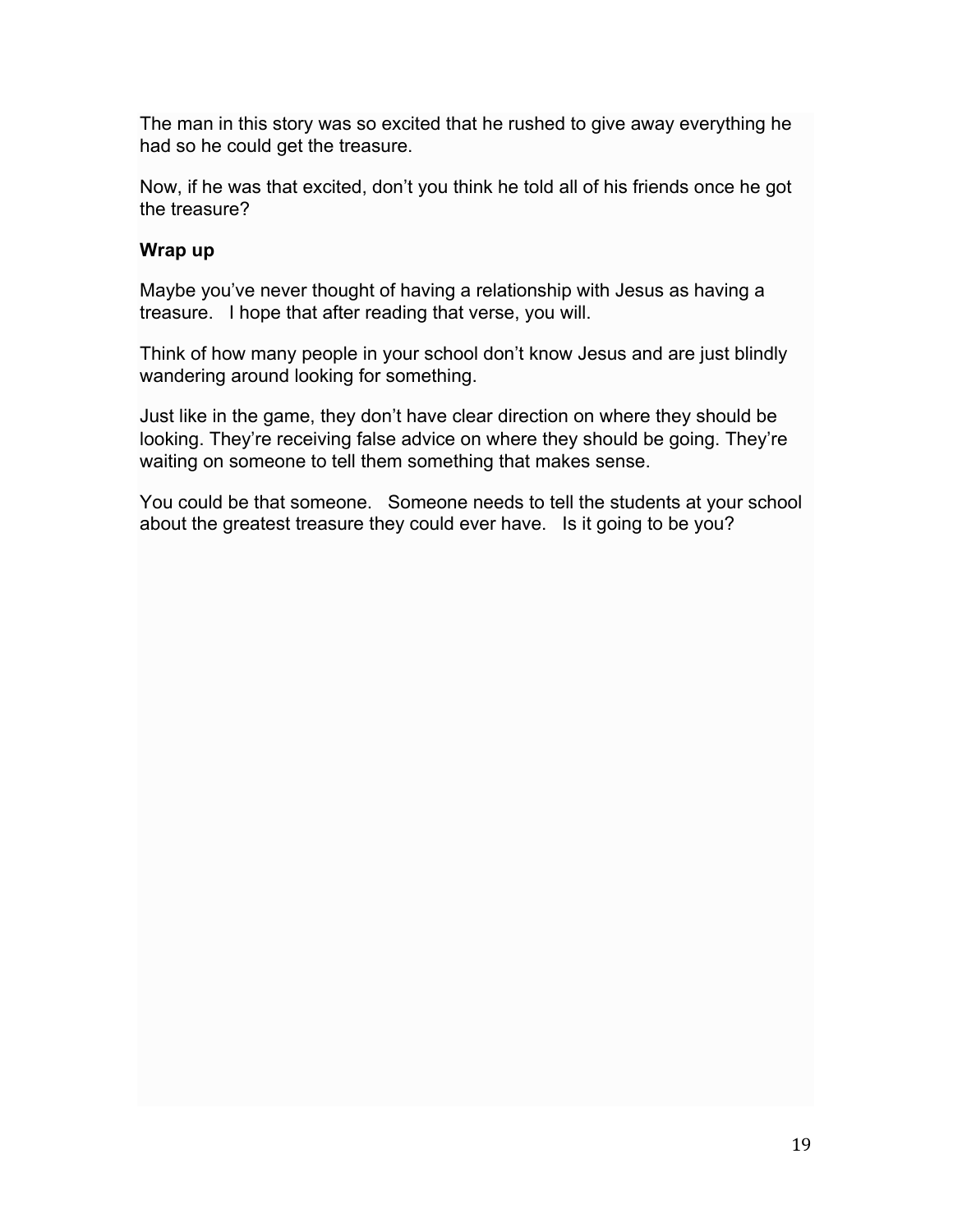#### **Game: Gossip Bible: Proverbs 20:19**

#### **Topic: Gossip**

Use this back to school game to challenge your students' views on gossip.

As they play an interactive, silent version of the age-old game of telephone, students will take part in what gossip really is—blindly repeating words without having any idea if they're true or not.

## **Supplies:**

- Pen & paper
- Various props—since you will be creating the prompts, whatever props you have will work.

Before the game starts, write down several prompt sentences for students to act out.

Line the students up. Give the first student in line a prompt to act out for the next person in line to guess by using motions and the provided props—but no words.

While the first student acts out the prompt, everyone except the next person in line has to close their eyes.

Once the student guessing has an idea of what the answer is, they then turn to the next person in line (who then opens their eyes) and acts out what they think the prompt is.

Continue down the line this way, but make sure no one talks or opens their eyes when it's not their turn!

Once the game reaches the end of the line, have the whole group open their eyes.

Have the first person act out the starting sentence, and then have the last person in line act out the sentence they guessed.

Tell the students what the sentence actually started out as, and go down the line to see what their guesses were.

#### **Ask:**

§ How big of a difference was there in what (first student) was trying to get you to guess and what (last student) was trying to get you to guess?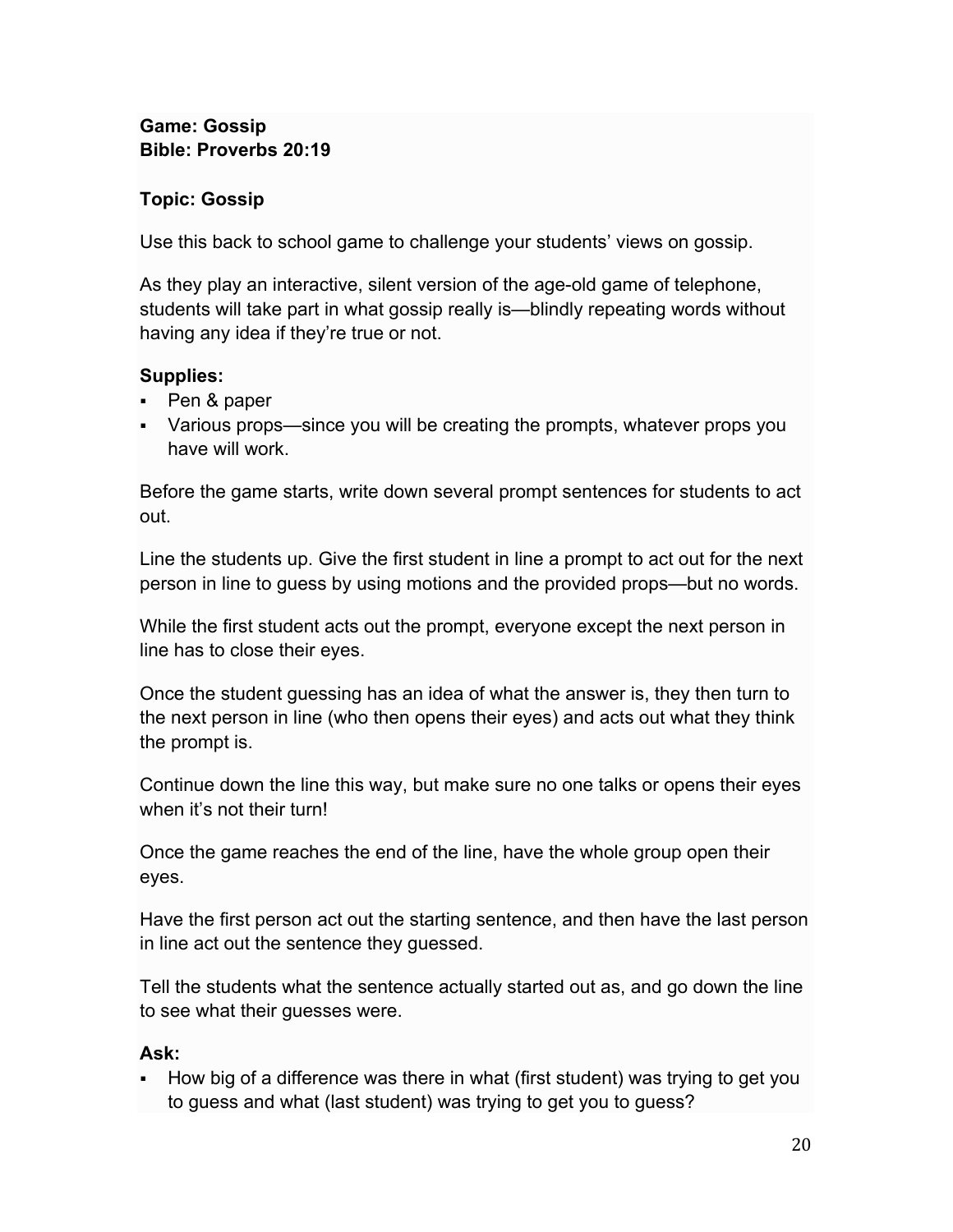- Was the game more difficult because you couldn't speak up and say what you wanted to say?
- Does this remind you of any real life situations?

## **Teach – Gossip**

## **Say:**

I have to say; it was pretty funny watching you guys try to communicate with no words.

It was even funnier to hear how drastically the original message changed as it went down the line.

Even though this game was hilarious, it was also reminiscent of a real life problem that's not so funny.

#### **Ask:**

• Does anyone know what I'm talking about?

**Say:** I'm talking about gossip, something that seems to exist in every single school.

Even if I don't personally know you, your friends, or your school, I can guarantee you'll be faced with gossip at some point this year.

It's just a sad fact.

I know you guys had your eyes closed during the game, so why don't I tell you what I saw?

I saw some written words start out pretty good, and then get twisted really fast.

The words got twisted so fast because once the game got going, no one was getting the story from the original source.

It changed from person to person, getting more and more mangled as the game went on.

This is exactly what happens with gossip.

What may start out as a true story or concern quickly changes as it is passed from person to person.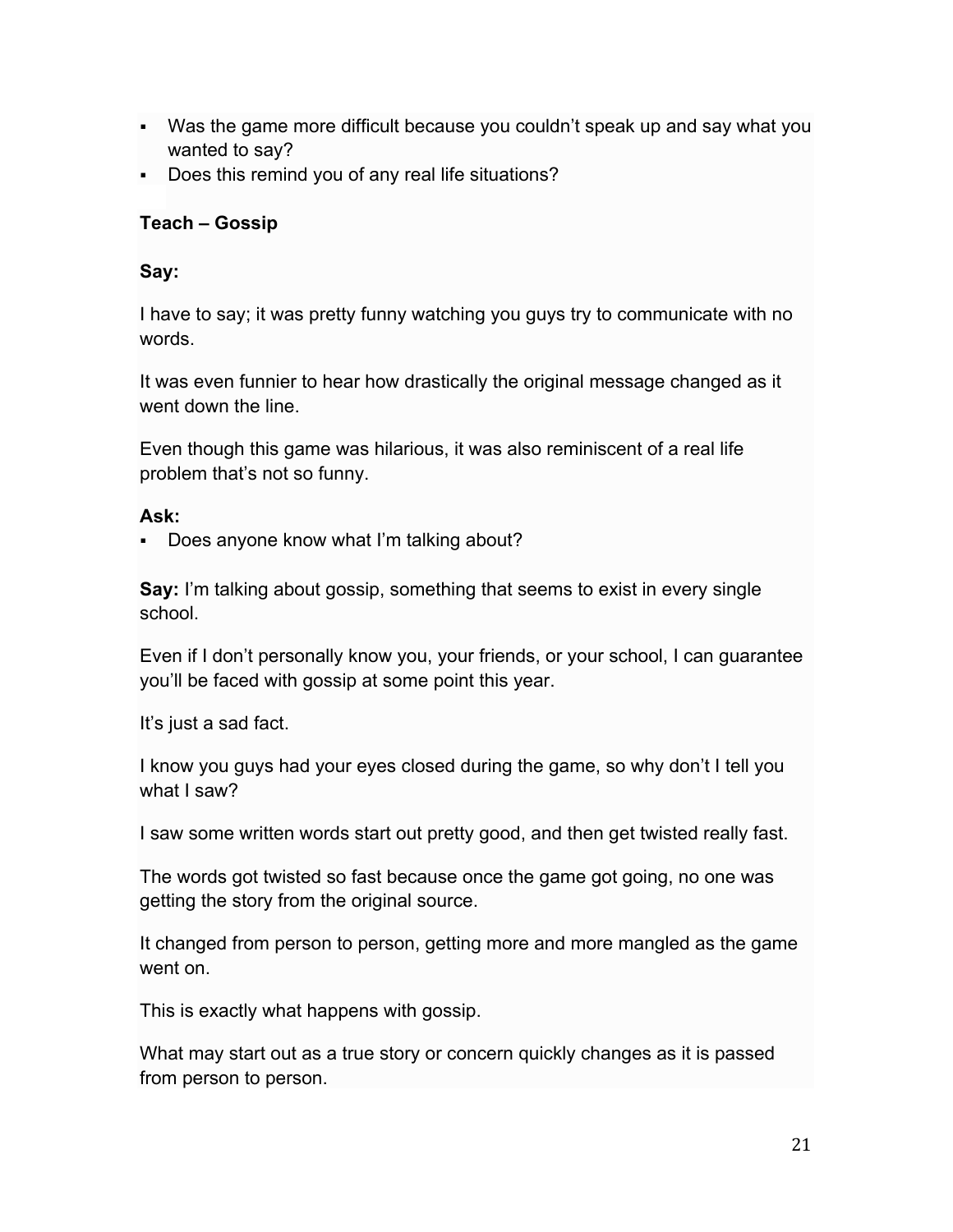#### **Ask:**

- § Have you ever had gossip circulate around school about you?
- Have you ever participated in gossiping about someone else?

**Say:** Gossiping is an extremely easy trap to fall into.

I mean, think about it. You overhear something interesting in class, so you want to repeat it.

If you want to be apart of someone's conversation, it's easy to just drop a few lines about what you overheard. It seems harmless, really.

But in reality, it's anything but harmless.

You see, there was another similarity to gossip and our game, and that's the fact that none of you were allowed to speak up.

Think how quickly the game would have ended if you were able to use words and ask questions instead of blindly gesturing and using props that were given to you.

This is exactly how gossip works.

All you're doing is passing along words that were given to you.You're doing this blindly, because really, you don't know if they're true.

And the person you're talking about? They don't get the chance to speak up for themselves.

#### **Read: Proverbs 20:19**

"A gossip betrays confidence; so avoid anyone who talks to much."

**Say:** Ouch. Are you really betraying confidence when you repeat a little harmless gossip?

Absolutely.

This year in your school, you're sadly going to be surrounded by gossip. And while you may not be able to stop gossip from starting, you can definitely stop it from continuing with you.

# **Ask:**

§ How does it make you feel to realize that the Bible advises avoiding people who gossip?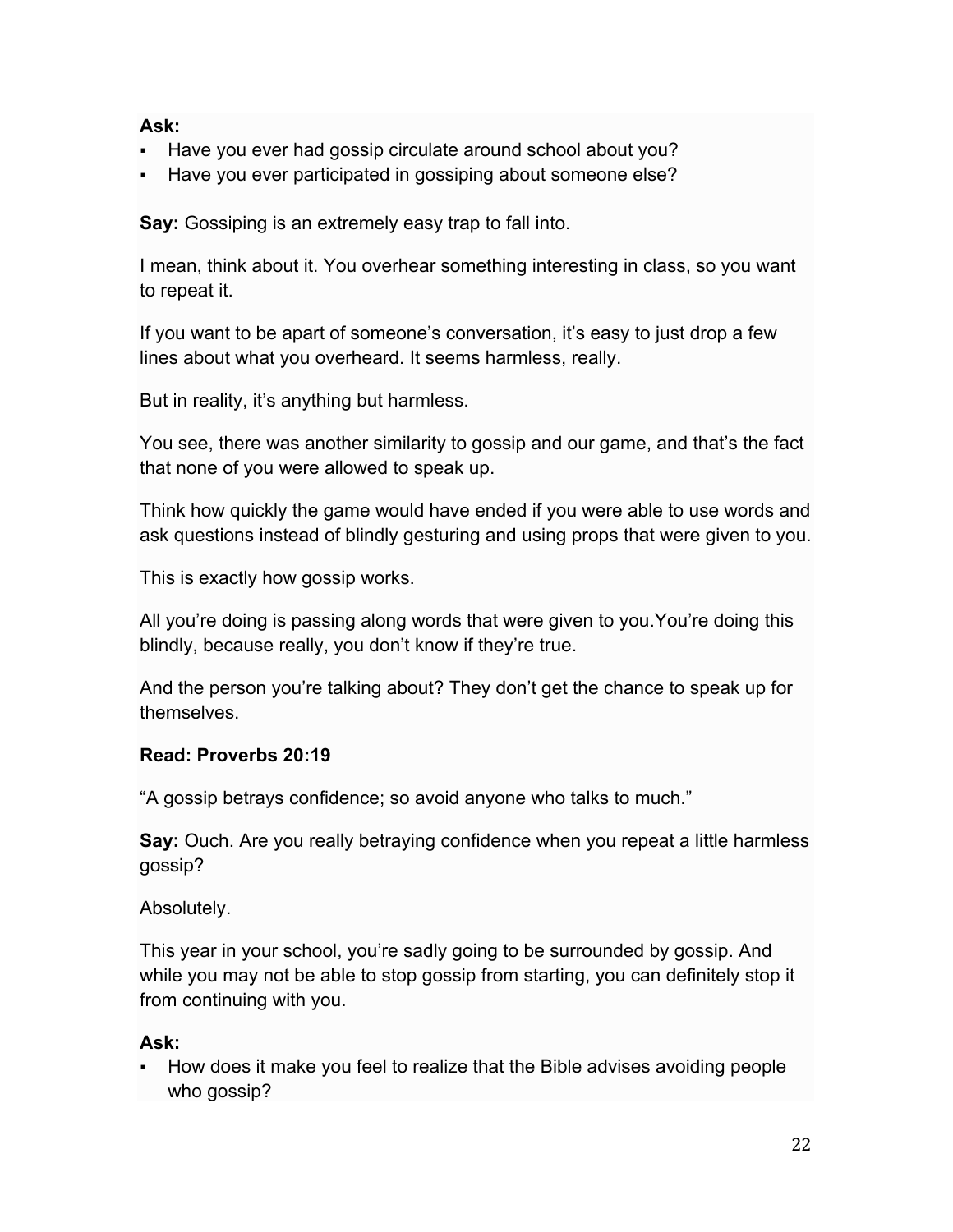- § Does this verse change the way you think about gossip?
- Why do you think it's so tempting to participate in gossiping?

#### **Wrap up**

When you're tempted to join in with others gossiping this year, I want you to remember two things.

One, I want you to remember just how silly you all looked and felt as you were acting out your guesses that without knowing if they were true or false, and remember that gossip is very similar to that.

Two, I want you to remember this verse.

You don't want to be the type of friend who betrays confidence.

And even more than that, you don't want to be a person who the Bible recommends avoiding.

Just like in the game tonight, gossip would end so much quicker if someone spoke up.

So don't be afraid to speak up and stick up for those who are being gossiped about.

Because those actions are the actions of a person you can be proud of.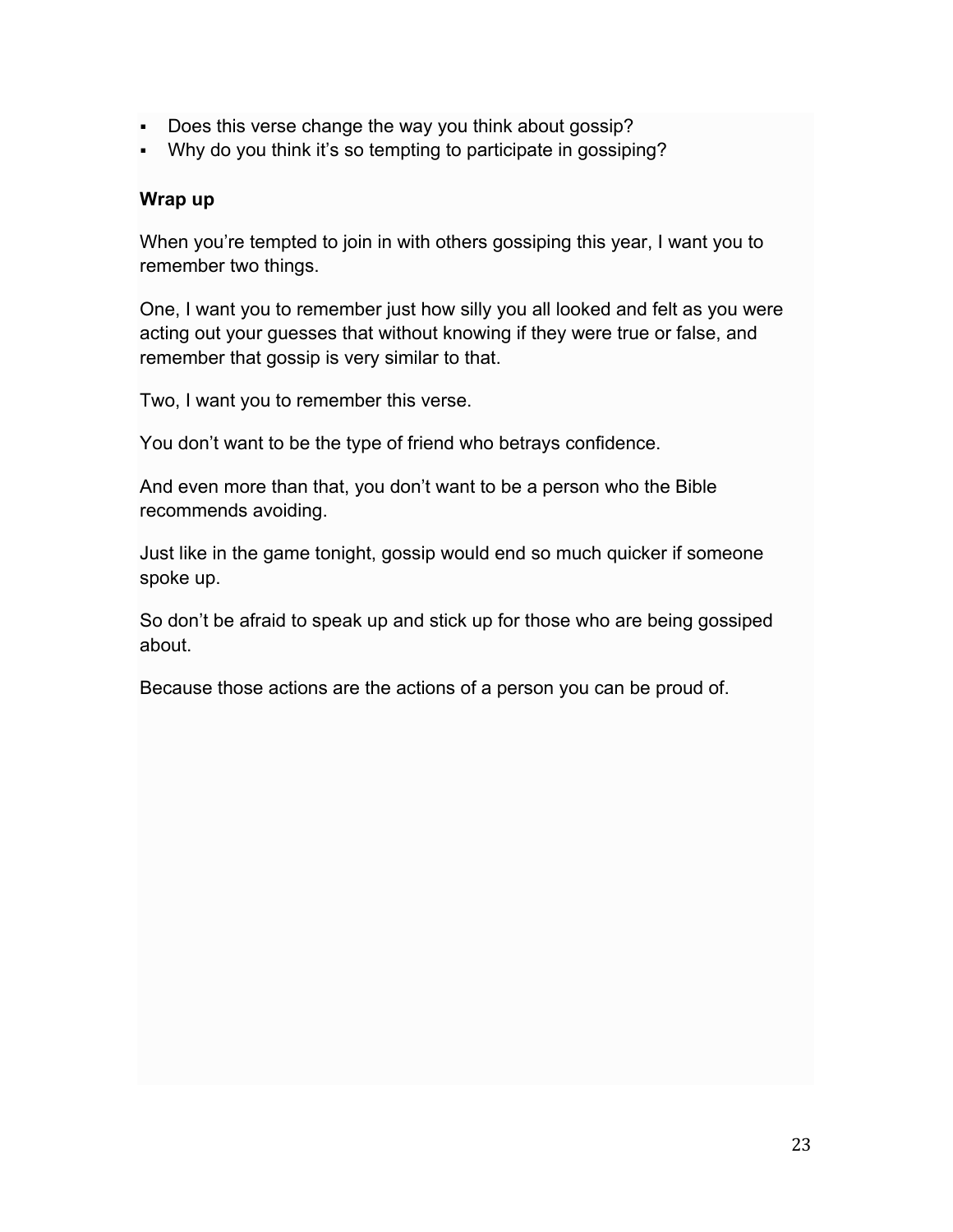# **Game: Summer Slam Topic: How to Treat Others**

## **Bible: Philippians 2:1-4**

Use this free summer game in your youth group, youth ministry or sunday school. It's perfect for a summer event or youth camp. Play it just for fun or use the lesson that goes with it, based on Philippians 2:1-4 on the topic of "how to treat others". Enjoy!

#### **Supplies:**

- § 2 kiddie pools or very large containers to hold water
- 8 five gallon buckets
- § 20 pieces of pool noodles that are cut to 2 feet long each
- Colored tape or markers to mark buckets
- § 4-6 dodgeballs

*Note: Supplies are adequate for about 30-40 students. If you have a larger group, then additional supplies will be needed.*

#### **Directions:**

- 1. Divide students into 4 equal teams with 8-10 players in each team. If you have more than 40 students, break into more than four groups.
- 2. Fill the pool noodles with water and place them in the pools.
- 3. Mark the eight buckets with four different colors two buckets with each color.
- 4. Assign colors to each team.
- 5. Place buckets in a line about 20-30 feet across from the pool. You want them to be far enough away so students will have to run to them.
- 6. Make sure no team's two buckets are directly next to each other in the line.
- 7. On go teams will send one member at a time down to the kiddie pool to grab a noodle filled with water.
- 8. They can only use their hands to hold the water in the noodle.
- 9. Once they reach the buckets they need to dump the water into another team's bucket.
- 10.As players are running to fill up the buckets with water, have leaders (or other students) throw dodgeballs at them. If hit, they have to empty the water in their noodle, fill it up again, and dump it into another team's bucket.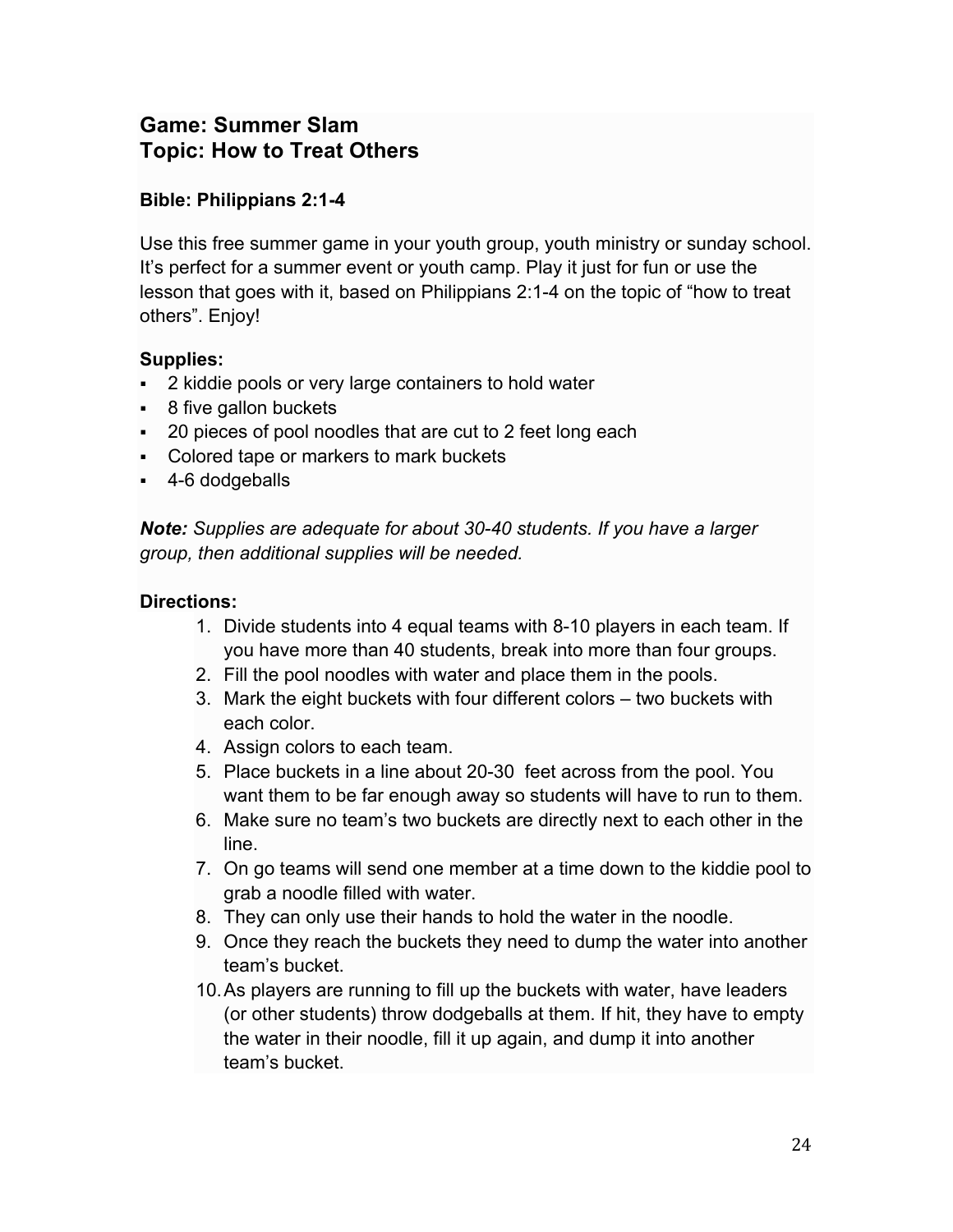- 11.Once they return the noodle to the pool, another team member can grab a noodle and go.
- 12.Once both buckets from a team are filled they are out.
- 13.Continue playing until only one team has one or more unfilled bucket and wins.

**After the game, say:** Wow, wow, wow was that crazy. You all looked like you were having a great time, well until both your buckets got filled to the top. To the winning team congratulations and great job. As I was watching you all run around and fill each other's buckets, I began to think about a book you may have read before. It is called – *Have You Filled a Bucket Today?*

The concept is really easy. Wwe all have this imaginary bucket of feelings we carry around with us. When the bucket is full we are happy and feel great. When the bucket is empty we are sad and depressed. Where other people come into play is we all can have an effect on other people's buckets. When we say something nice or do something for someone we are helping fill his or her bucket. We become bucket fillers. But when we talk about people, make fun of others, pick on people, and just do mean things we are emptying their bucket. We become bucket dippers.

#### **Ask:**

- What does it look like in your lives to be a bucket dipper?
- How do you respond when someone is dipping your bucket?
- Do you think you are a bucket dipper?
- What are things you do to fill people's buckets?
- Is there anyone you know that is a great bucket filler?
- Are there things you need to do to be a better filler?

**Say:** It can be a great feeling when we do something to make someone happy. And the opposite is true when we do something to make someone sad. When we do things for God we make Him happy, and He is smiling as we are filling His bucket. When we sin we are dipping His bucket and making Him sad. So what do we have to do to stop being God's bucket dipper? By having a Christ-like attitude.

#### **Read Philippians 2:1-4:**

"Is there any encouragement from belonging to Christ? Any comfort from His love? Any fellowship together in the Spirit? Are your hearts tender and compassionate? Then make me truly happy by agreeing wholeheartedly with each other, loving one another, and working together with one mind and purpose.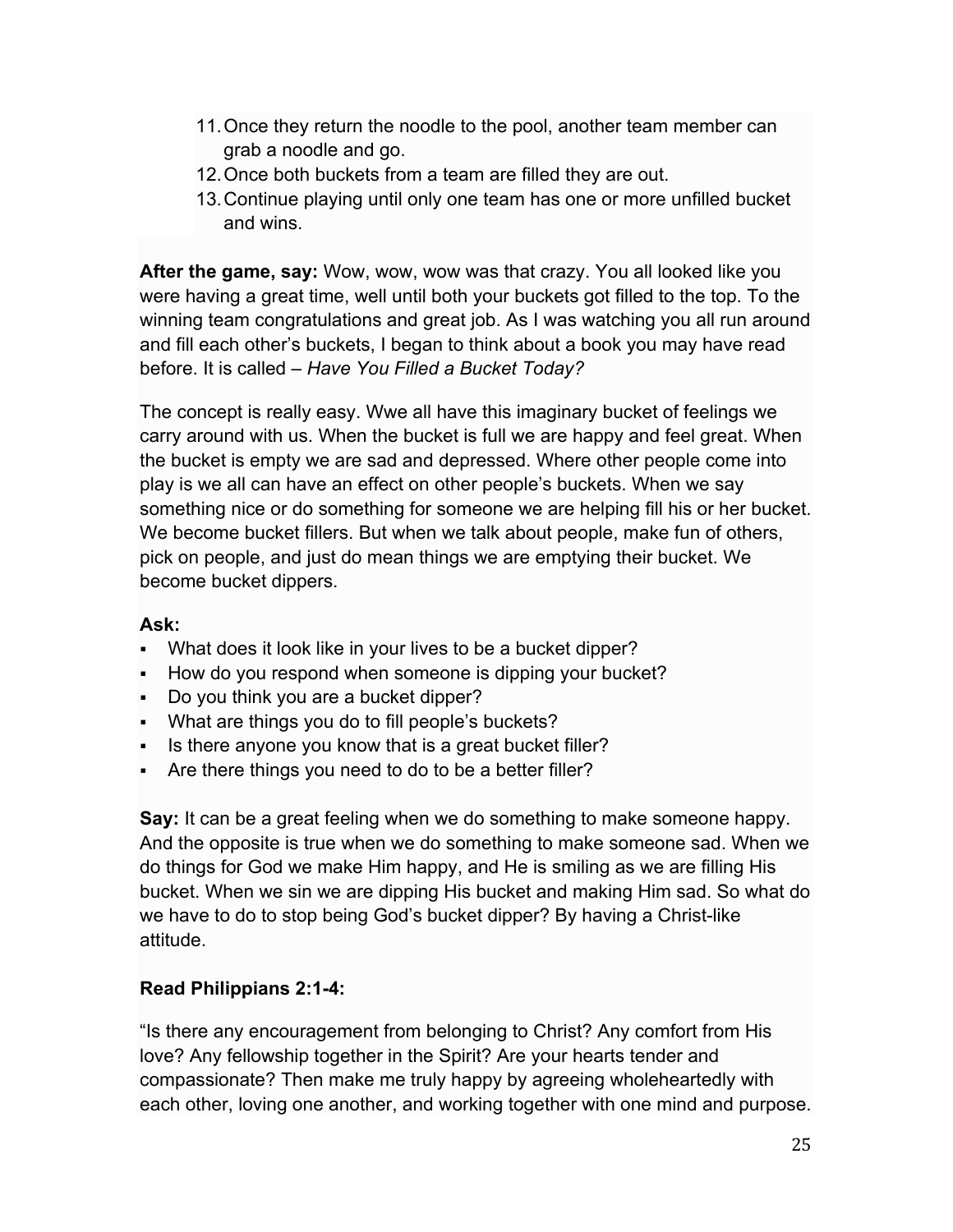Don't be selfish; don't try to impress others. Be humble, thinking of others as better than yourselves. Don't look out only for your own interests, but take an interest in others, too."

You see in the game you worked hard to fill the buckets to win the game. Do the same in your life; work hard at filling God's bucket. Live by these verses and watch how much God's bucket overflows with love and joy in your lives.

#### **Close in prayer.**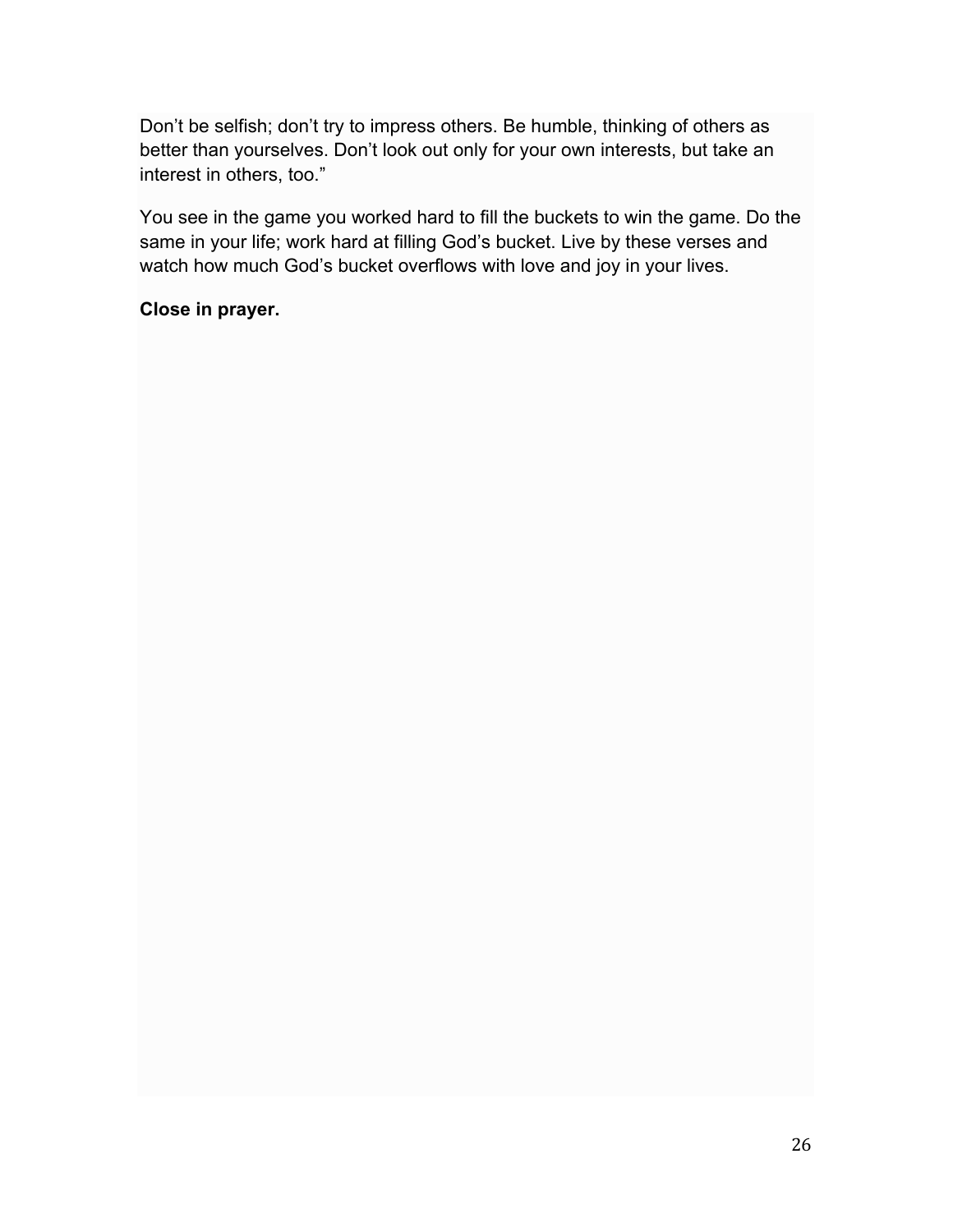# **Lesson: Discipleship Bible: Matthew 8: 18-22 & Matthew 5:3-10 (MSG)**

**Ask:** When you hear the word disciple…what do you think about? (Get responses)

- People who followed Jesus?
- 12 people way back in Jesus' time?
- Devoted followers?

Anyone here a disciple?

Whether you know it or not, we are all disciples…we all follow something.

Question is…what are we following?

#### **What Is a Disciple?**

A disciple is a follower, a student of a mentor, teacher, or other figure.

Why would you want to be a follower or a student?

Because we all need to learn!

When you think you know it all – you are one of two things: dead or a fool!

So we are all being taught by someone…a mentor, teacher, friend. We are all following something.

#### **What does discipleship look like?**

Well, if you are a disciple of baseball, then it looks like practicing, working out, focusing on techniques, and repetition. You eat, sleep, drink, and live baseball. You talk about baseball, watch baseball, read baseball articles…you think baseball!

If you are a disciple of music, then it looks like learning the theory of music, notes, rhythm, reading sheet music, and chords. You are patiently practicing your instrument. Sometimes so much your fingers bleed. Your hands hurt; your voice can't utter another sound. You live in music stores and always have earphones in your ears. Music soothes your soul.

If you are a disciple of literature or poetry, then you're learning allegory, foreshadowing, etc.. You are reading all kinds of literature, like Treasure Island,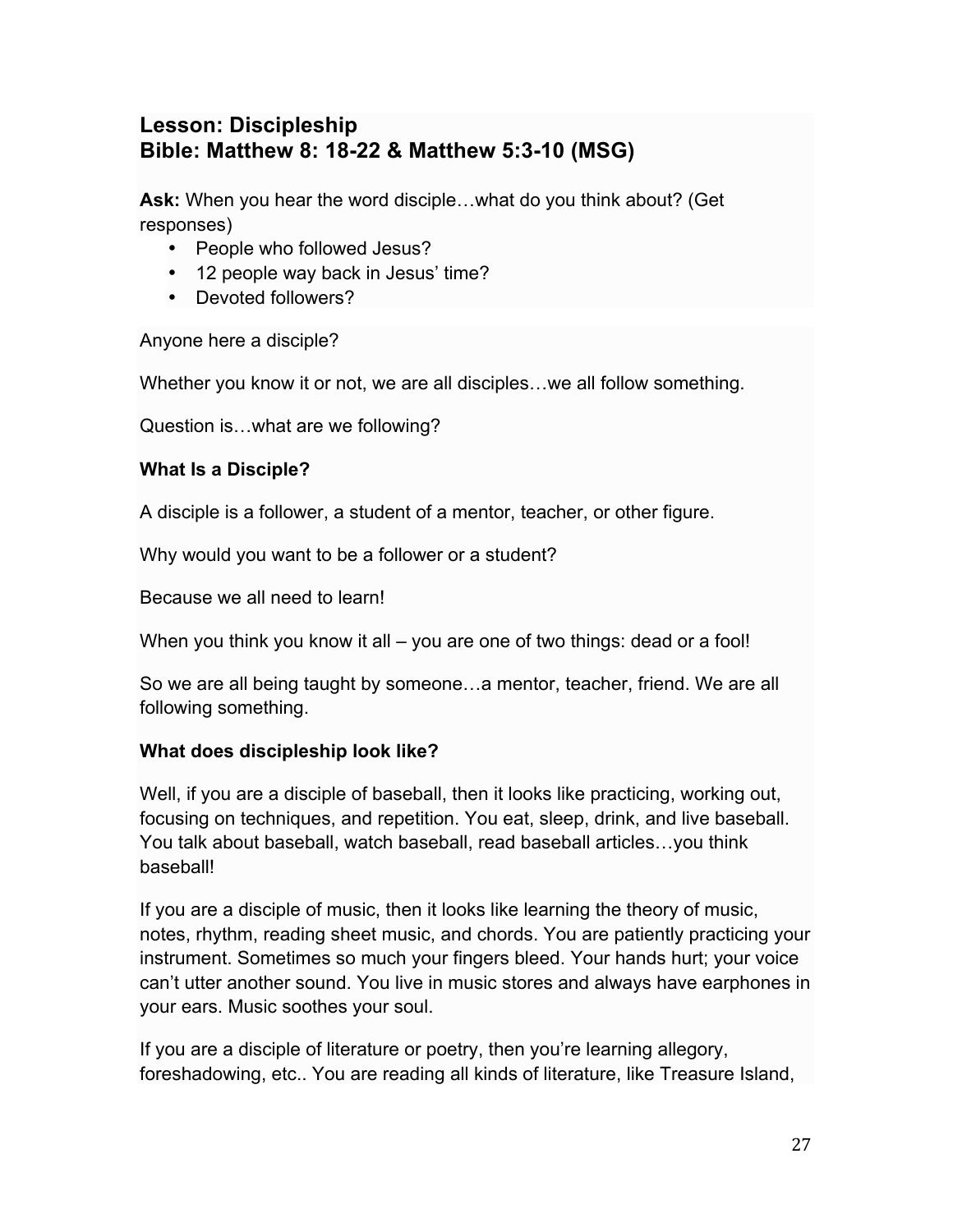Les Miserables, and The Man in the Iron Mask. You go to book clubs, attend public readings, and even begin to write on your own.

#### **What does a disciple of Jesus look like?**

#### *Read Matthew 8: 18-22 (MSG)*

*When Jesus saw that a curious crowd was growing by the minute, he told his disciples to get him out of there to the other side of the lake. As they left, a religion scholar asked if he could go along. "I'll go with you, wherever," he said. Jesus was curt: "Are you ready to rough it? We're not staying in the best inns, you know." Another follower said, "Master, excuse me for a couple of days, please. I have my father's funeral to take care of." Jesus refused. "First things first. Your business is life, not death. Follow me. Pursue life."*

Jesus puts it another way…

#### *Read Matthew 5: 3-10 (MSG)*

*"You're blessed when you're at the end of your rope. With less of you there is more of God and his rule.<sup>4</sup> "You're blessed when you feel you've lost what is most dear to you. Only then can you be embraced by the One most dear to you. "You're blessed when you're content with just who you are—no more, no less. That's the moment you find yourselves proud owners of everything that can't be bought. "You're blessed when you've worked up a good appetite for God. He's food and drink in the best meal you'll ever eat. "You're blessed when you care. At the moment of being 'care-full,' you find yourselves cared for. "You're blessed when you get your inside world—your mind and heart—put right. Then you can see God in the outside world. "You're blessed when you can show people how to cooperate instead of compete or fight. That's when you discover who you really are, and your place in God's family. "You're blessed when your commitment to God provokes persecution. The persecution drives you even deeper into God's kingdom.*

#### **Why is Discipleship Important?**

With baseball, it's about the thrill of the game.

With literature/poetry it is important to be able to express yourself through the art of writing.

With Jesus, it's important to show the world what the people of God looks like. It's important to show the world that despite all the evil and wrong in the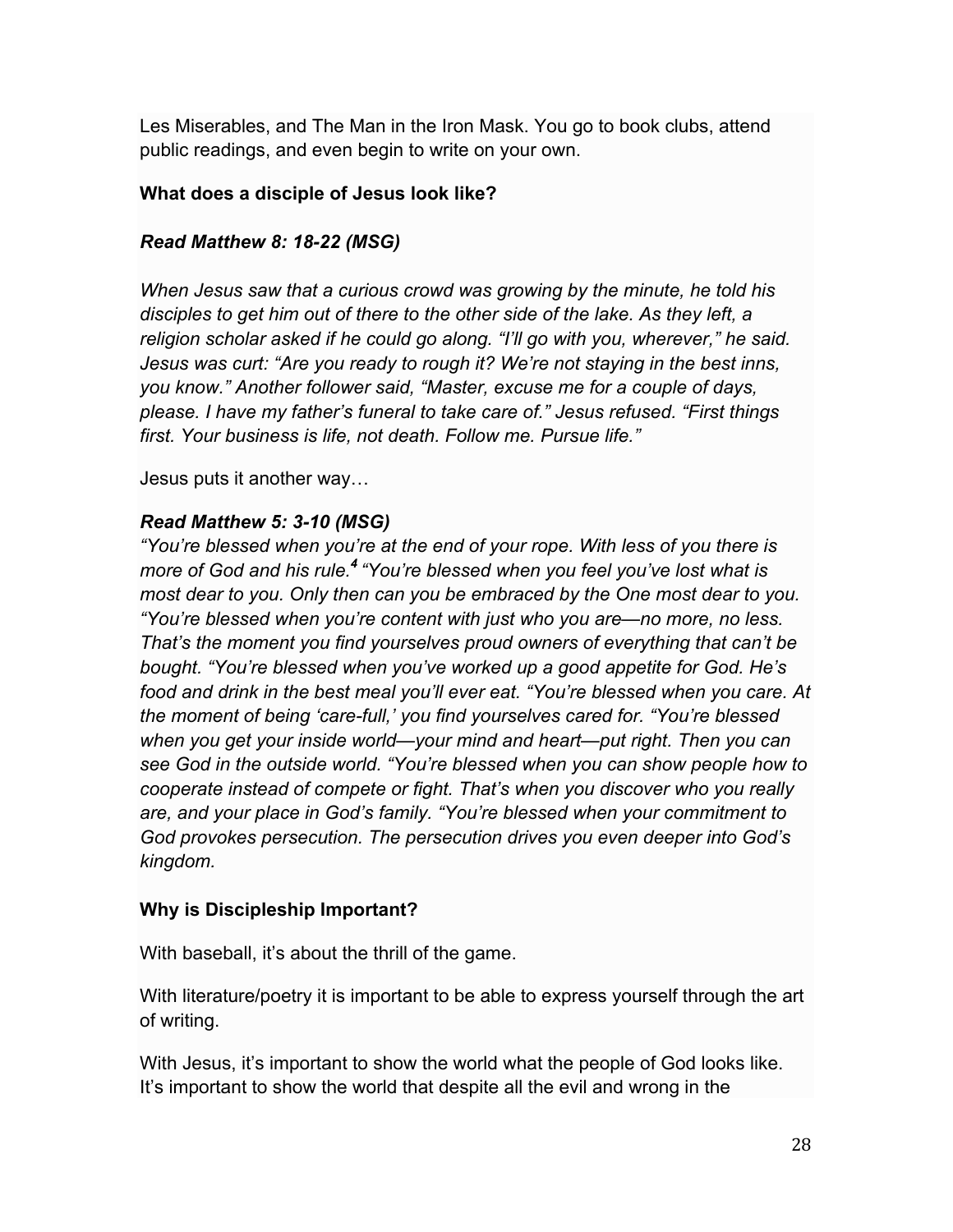world...there is hope! It's important to display the glory of God and invite everyone around you into that story.

Baseball is great…

Literature is awesome…

But being a disciple of Jesus…it gives us life. It sustains your life.

There's a reason why baseball is America's "pastime". It's a fun competitive game with a long history.

There's a reason poetry exist. Those emotions, the pain, the triumph, all trying to grasp the thing that sustains life.

Being a follower of Jesus means that you are following him and his ways. You are practicing loving God with all you heart, soul, and mind. You are loving your neighbor as yourself, and you are inviting other people to join this story with you.

#### **End in Prayer**

#### **Small Group Questions**

- Say your name, school, and if you prefer Coke or Pepsi.
- In your opinion, what is the definition of disciple?
- What are you a disciple of...what do you follow?
- Why is it easier to be a "disciple" of sports or music than it is to be a disciple of Jesus?
- What does a disciple of Jesus look like? How can you adopt those traits?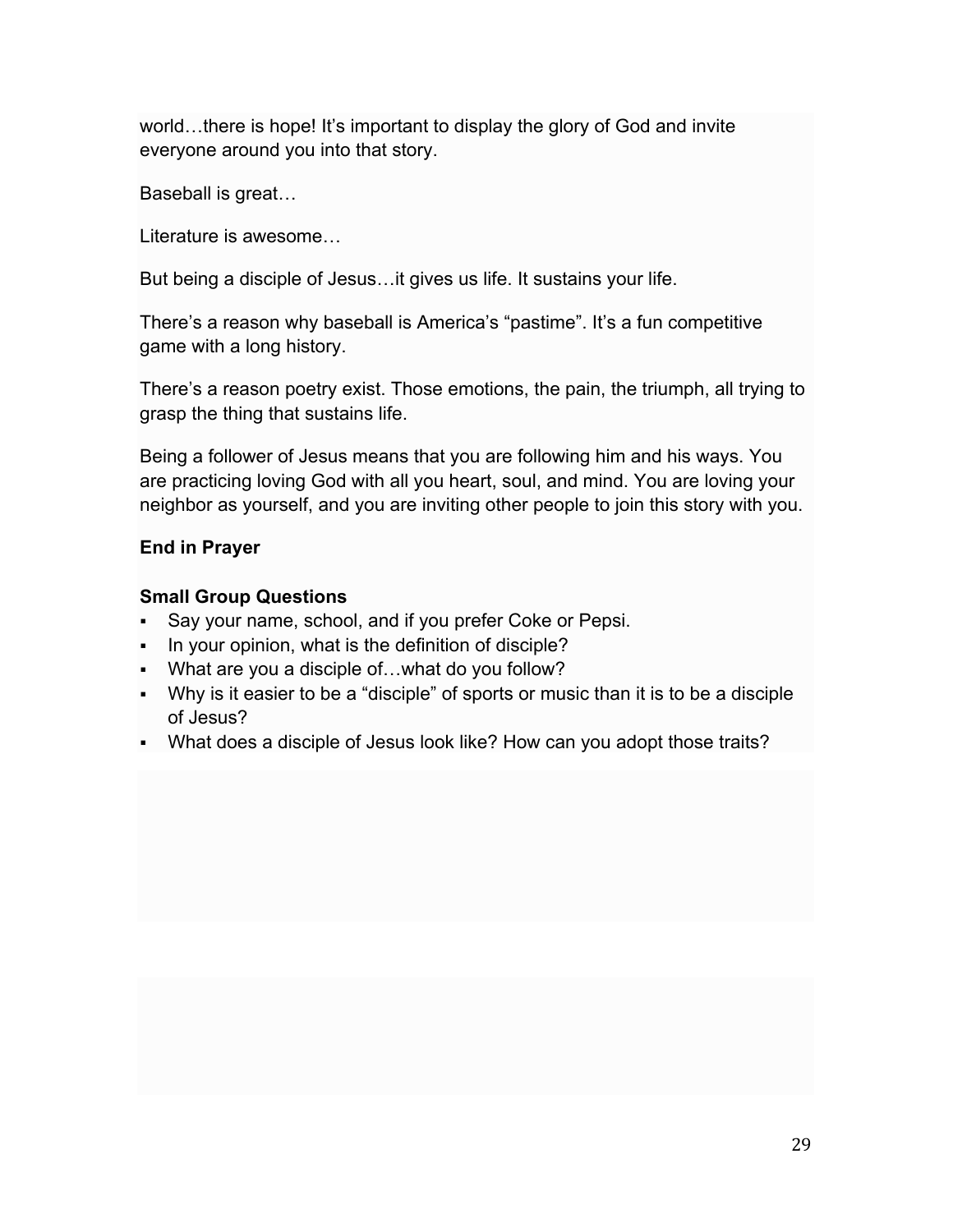# **Game: Angry Potatoes (Topic – Anger)**

Use this free youth group game to teach students how to deal with anger.

Bible: Ephesians 4: 26-27

#### **Supplies:**

- § Potatoes
- Sling shots
- § Raw spaghetti
- § Marshmallows
- § Black sharpies

*Note: If you have a large youth group, then you might want to have two groups of students do this activity upfront on the stage.*

Break up students into groups of 3-4.

Give each group a few minutes to build a tower using marshmallows and raw spaghetti.

If you want, have students compete to see who can build the highest tower.

Give each group 2-3 potatoes.

Instruct students to write down on the potatoes with sharpies what makes them mad. It could be specific situations, actions or people.

Assign each group the task of knocking down another team's tower. The goal is to be the first team to knock down a tower. (But be sure to have the activity continue until all the towers are knocked down.)

The towers are knocked down by placing the potatoes in a sling shot and shooting them from 15-20 feet away.

(Optional: If a sling shot is not available, then have players simply throw the potatoes at the towers).

Award the winning team a prize.

#### **After the game, say:**

This game is a picture of what can happen when we're angry.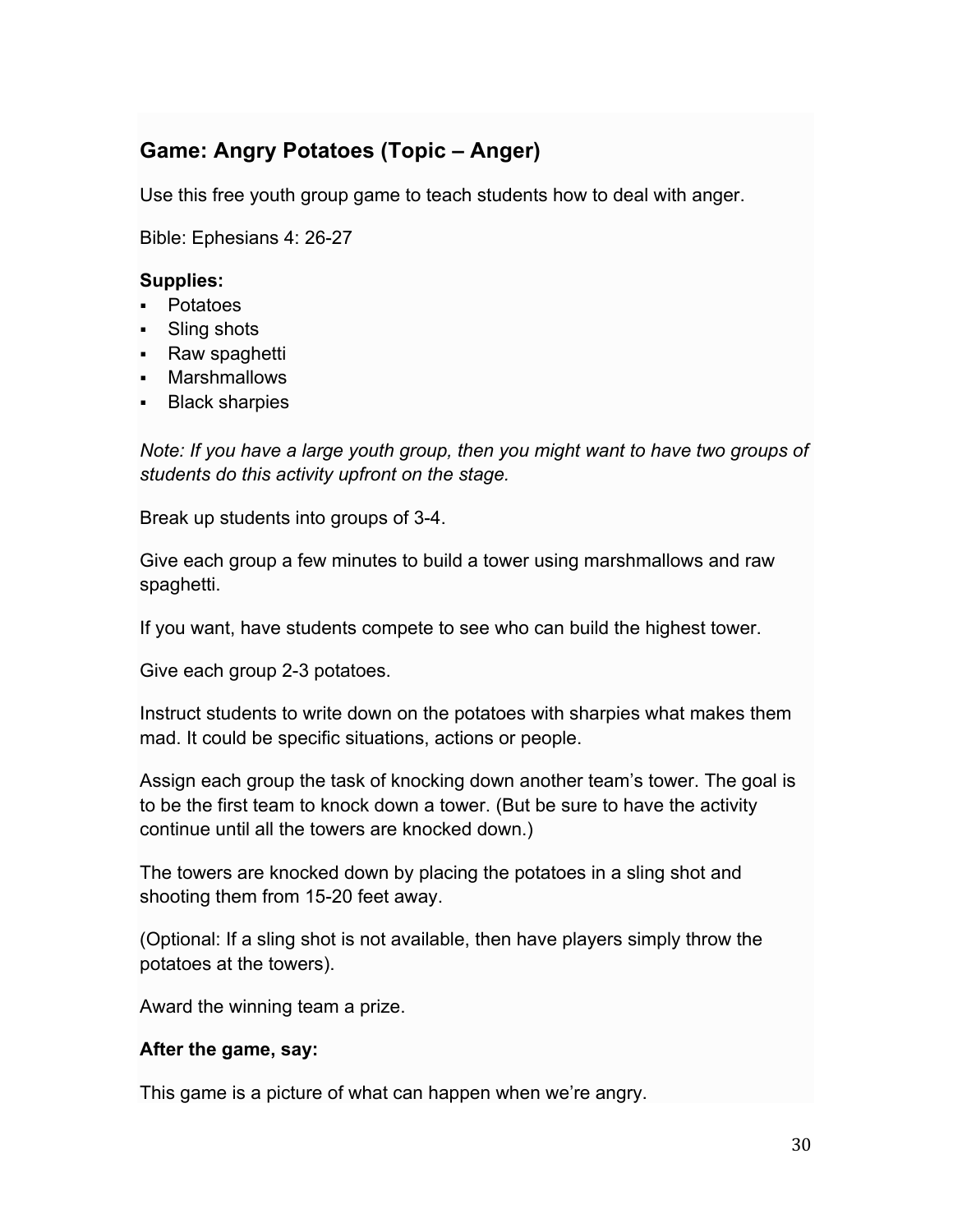On our potatoes we wrote down things that made us mad.

Those very things (the potatoes) were used to destroy something.

Just like anger has the power to destroy, tear down and hurt others.

#### **Read Ephesians 4: 26-27:**

"And don't sin by letting anger control you. Don't let the sun go down while you are still angry, for anger gives a foothold to the devil".

#### **Small Group Discussion Questions:**

- What did you write down on your potatoes? Why does it make you angry?
- What does "don't let the sun go down while you are still angry" mean to you?
- How can anger be a "foothold" for the devil...and what does "foothold" mean?
- How can we deal with our anger in a healthy, rather than destructive way?

*Note: If you're wondering what a marshmallow & spaghetti tower looks like, then see the pic below. However, feel free to have students get as creative as they wish*

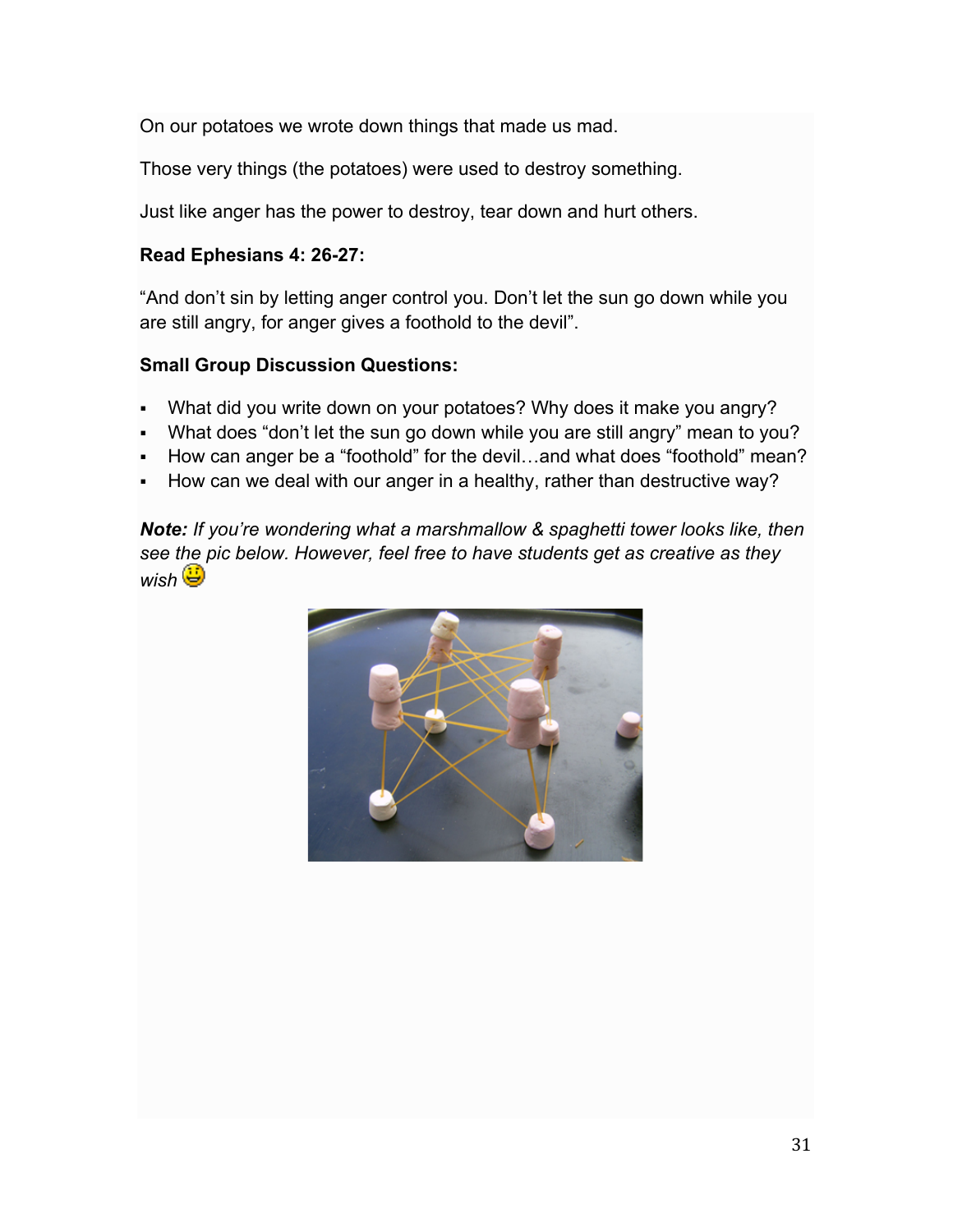# **Lesson: Choices**

**Bible:** Romans 12:1-2 (MSG)

**Say:** Ever think about the everyday choices we make?

Like for real!

Why do we dress the way we do?

Why do we talk and act the way we do?

Why do we hang around the people we hang with?

Why are we sitting in this room right now?

Before today is over, I want you to ask yourself three questions…

- Who makes my choices?
- § How am I making my choices?
- § Why am I making them?

#### **Who Makes Our Choices?**

Who or what pressures us to do what we do?

Wear what we wear...

Talk how we talk…

If we are honest with ourselves, we would say that the culture around us has a huge say in what we do, what we wear, how we act, and how we talk.

And when I say culture, I'm talking about social media, movie stars, recording artist, athletes, where we live, the school we go to, and the friends we hang out with.

I'm talking about technology, books, and whatever social class people put us in.

Maybe your parents make all the choices for you. Either because they are afraid that you are going to turn into a heathen, or because they want to "protect you"!

Maybe your friends make your decisions for you. Because they are the closet family you have, and you're afraid you will lose them too!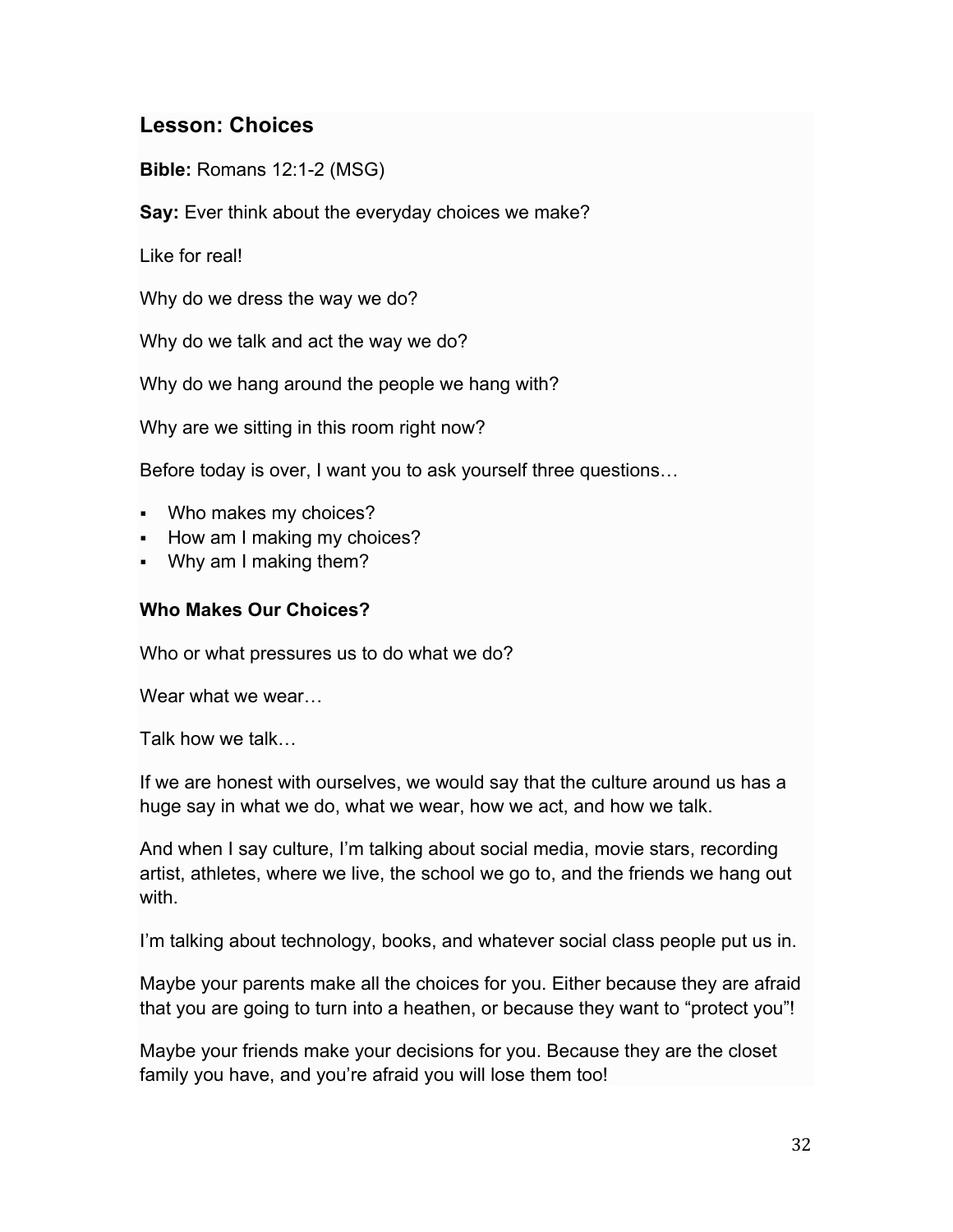Maybe money makes your choices. Because you don't have any, and you are tired of living broke! Or you have a lot of "stuff" and that's what drives you.

That's a few examples of what could be making your choices.

Let's look at how we are making our choices.

#### **How are we making our choices?**

How can music influence the choices you make? How does it influence how we act, talk, and what we wear? (Get responses)

The rapper Drake made a song called "Motto". I don't suggest you guys go and Google the song, but most of you probably have it on your phones. Drake's main message is "YOLO", you only live once. A lot of people adopted this "motto" and starting to live life like there was no tomorrow.

Now what happens when you live like there is no tomorrow? Then all of a sudden, tomorrow comes.

You've been spending all you money.

Telling people what's on your mind, because you know they deserve it.

Maybe you started gravitating towards drugs and alcohol.

Skipping school and sleeping in.

What happens then?

What happens when someone disrespects you and you're like "YOLO"!

What happens when you are tempted to steal from the mall, knowing the police is in there, knowing they have people watching you, knowing they have cameras…but you're like "YOLO"!

What happens when your boyfriend or girlfriend is pressuring you to have sex, and you're like "YOLO". Then a month later someone is pregnant!

That's just one example of the culture around us can influence our choices.

The idea is to be aware of what is influencing you and how you make the choices you do.

**What is the "why" behind our choices?**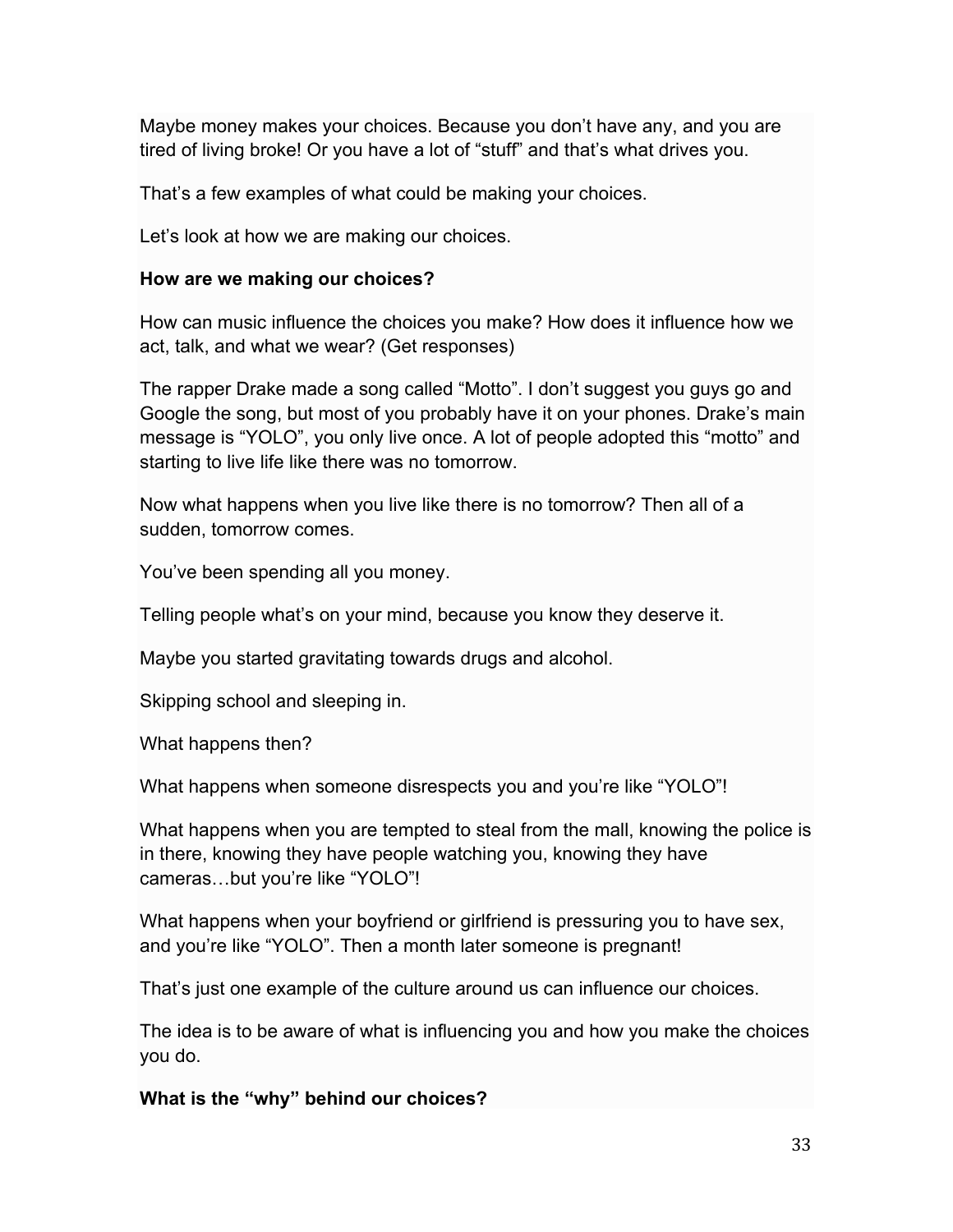Again, if we are honest – music, money, friends, movies, sports shape the choices we make for two reasons:

Acceptance and fear!

Pretty much any choice we make hinges on those two things.

We dress like our friends because we FEAR that we will look different, and we want to be ACCEPTED by our friends. We want to fit in!

We chase money or "stuff" because we FEAR that we won't live a good life and have good things. We fear that we won't be ACCEPTED if we don't have a lot of money or "stuff".

We flirt and sleep around because we FEAR that we are not good enough for someone to love us, and we want to be ACCEPTED by our boyfriends and girlfriends.

We get drunk at parties and do drugs because we FEAR that people will label us "goody goodies", and goody goodies are not ACCEPTED by the circles we run in.

Listen to what Romans 12:1-2 has to say about choices.

#### **Read Romans 12:1-2 (MSG):**

*So here's what I want you to do, God helping you: Take your everyday, ordinary life—your sleeping, eating, going-to-work, and walking-around life—and place it before God as an offering. Embracing what God does for you is the best thing you can do for him. Don't become so well-adjusted to your culture that you fit into it without even thinking. Instead, fix your attention on God. You'll be changed from the inside out. Readily recognize what he wants from you, and quickly respond to it. Unlike the culture around you, always dragging you down to its level of immaturity, God brings the best out of you, develops well-formed maturity in you*

(Note to leader – Talk a little about the meaning of this passage in your own words)

Let me give you a choice to make.

Live free following Jesus!

Or..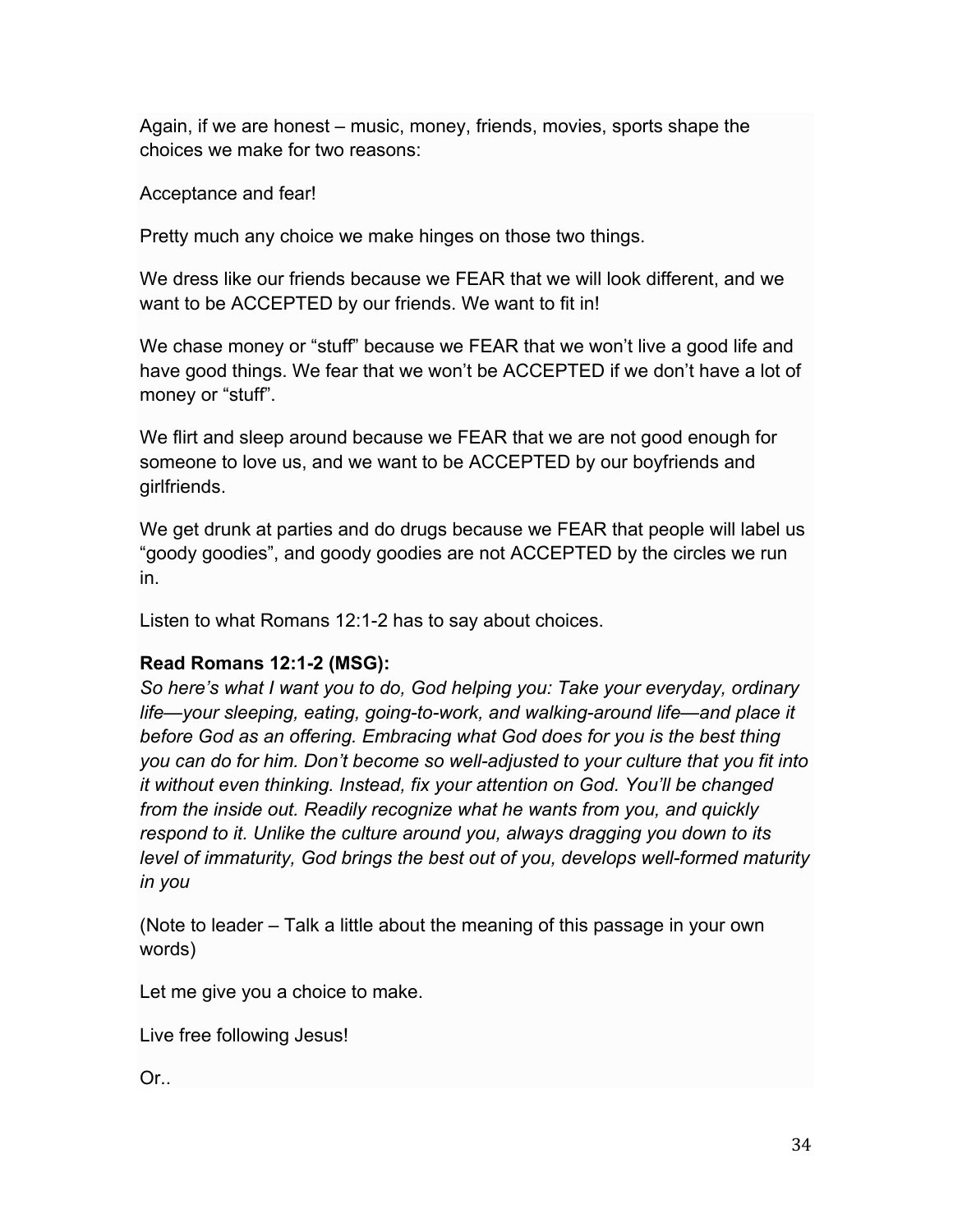#### Be enslaved to FEAR and ACCEPTANCE

Who's going to make that choice for you?

How are you going to make that choice?

Why will you make that choice?

I hope this message has challenged you to think about the choices you make.

I hope you're inspired to ask God to show you the source of your choices, how you make them, and why you make them.

(Note to leader: End the message with a time of reflection for students. Have the worship band (if you have one) come up and play a song. If you don't have a worship band, play a worship video or song. During the worship song, encourage students to reflect on the message, bringing their choices before God. Allowing Him to speak to them about the choices they make.)

#### **Small Group Discussion Questions:**

- Say your name, grade, and if you prefer Apple or Android.
- How easy is it to cruise through a day and not even think about the choices we make? Why is it so easy?
- § How do things like music, media, celebrities sports, etc. influence the choices we make?
- How/why do we allow our friends to influence the choices we make?
- What does "the renewing of you mind" in Romans 12:2 mean to you and how can your mind be renewed?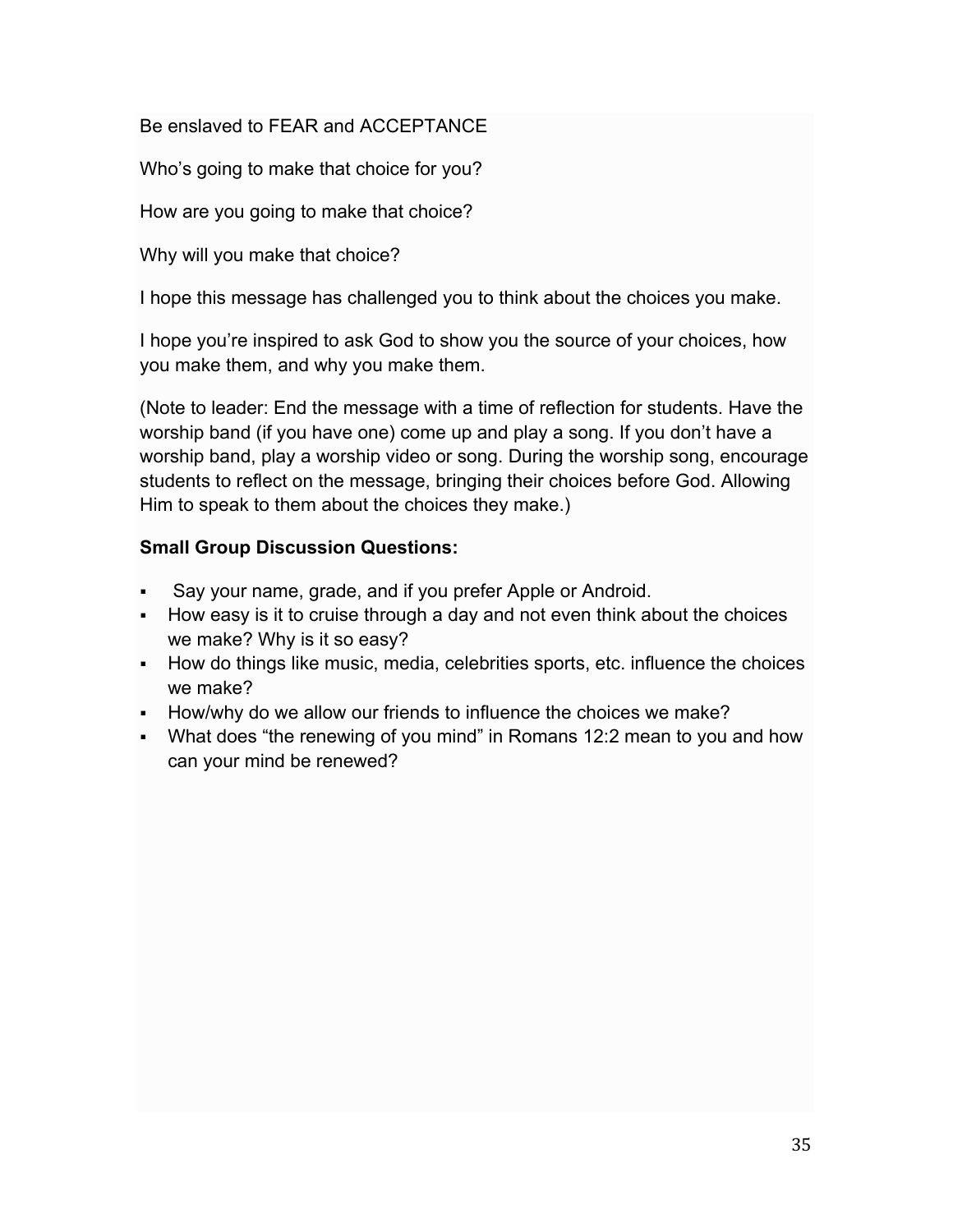# **Lesson: Judging Others**

**Bible:** John 8: 3-11; Ephesians 2: 8-9; Mark 2: 15-17; Matthew 7: 1-5 (NLT)

**Say:** Let me start off with telling you a story.

You see there was this lady.

She was caught doing something, well, pretty bad.

She was caught in the act of adultery, cheating on her husband.

And all the people where she lived found out about it, and wanted to punish her.

Severe punishment!

They wanted to kill her!

Then there was this dude…who told them if they never did anything wrong in life, they could be the one to kill her.

And everyone kind of just backed down.

Because he made a good point.

You see that dude is Jesus, and those people were all the religious people!

But it's not about what Jesus told the religious people.

It's what he told the lady.

Go and sin no more!

Why do we find that so hard to do?

**John chapter 8 verses 3-11** depicts what I want to talk about today:

*The teachers of the law and the Pharisees brought in a woman caught in adultery. They made her stand before the group and said to Jesus, "Teacher, this woman was caught in the act of adultery. In the Law Moses commanded us to stone such women. Now what do you say?" They were using this question as a trap, in order to have a basis for accusing him.*

*But Jesus bent down and started to write on the ground with his finger. When they kept on questioning him, he straightened up and said to them, "If any one of*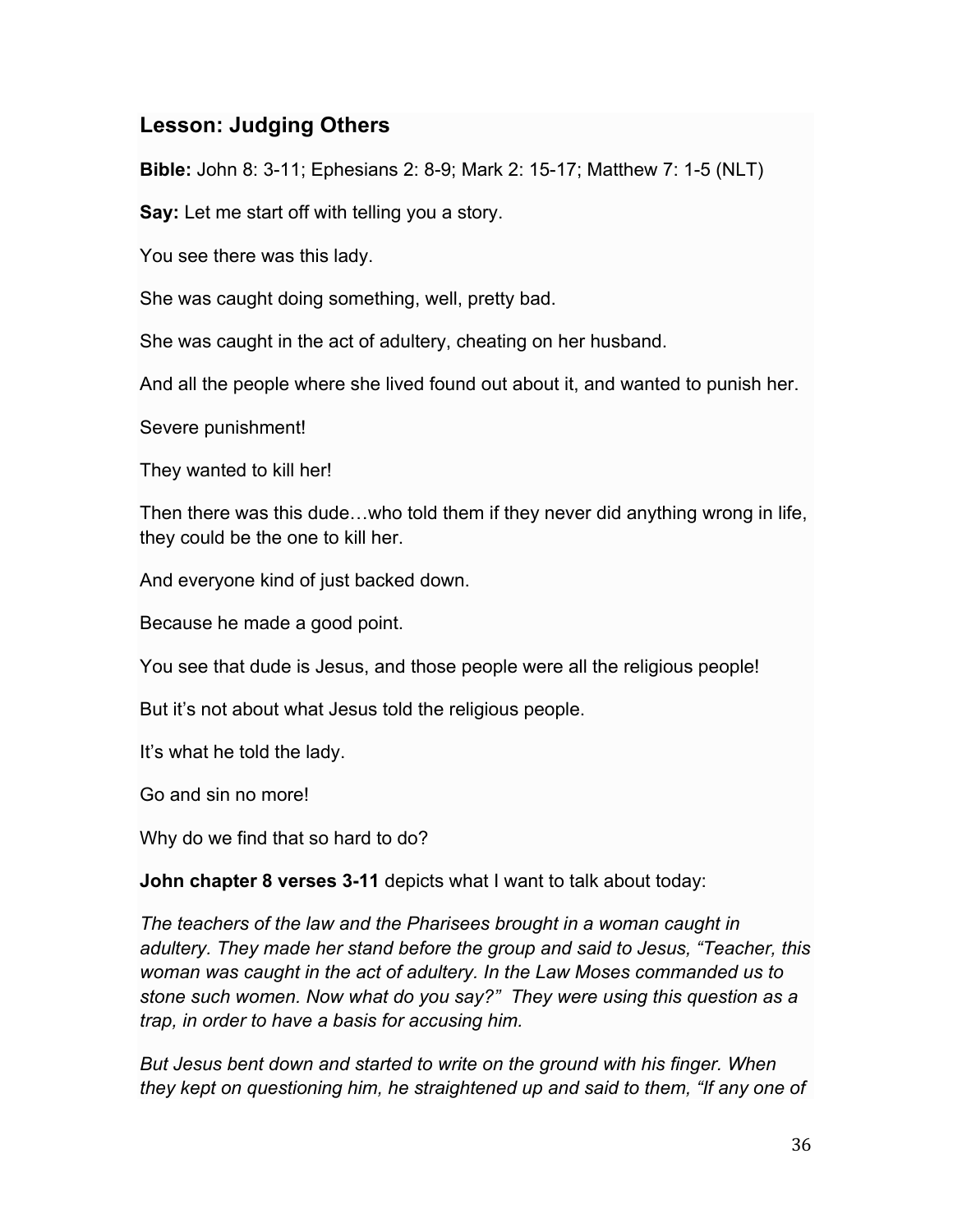*you is without sin, let him be the first to throw a stone at her." Again he stooped down and wrote on the ground.*

*At this, those who heard began to go away one at a time, the older ones first, until only Jesus was left, with the woman still standing there. Jesus straightened up and asked her, "Woman, where are they? Has no one condemned you?"*

*"No one, sir," she said.*

*"Then neither do I condemn you," Jesus declared. "Go now and leave your life of sin."*

I want to talk about something that I know we all struggle with…

Judging others!

We are going to look at why we judge and condemn ourselves. Then we are going to look at how we judge other people.

So speaking about judging ourselves…why are we so hard on ourselves when we mess up?

Jesus wasn't hard on the lady!

#### **Point #1 – We condemn ourselves**

Jesus told the lady to go now and leave your life of sin.

How many people here have ever done anything wrong before?

How many of us still beat ourselves over the head about doing those wrongs? Why is that?

Is it because we don't think we deserve to be forgiven?

Is it because we don't trust that God has forgiven us? Or, is it because we don't trust that God has the capability to forgive us?

You beat yourself up because yo got mad and cursed some dude out.

Or you were on the computer the other day and looked at something you shouldn't have.

We are constantly mad at ourselves for messing up!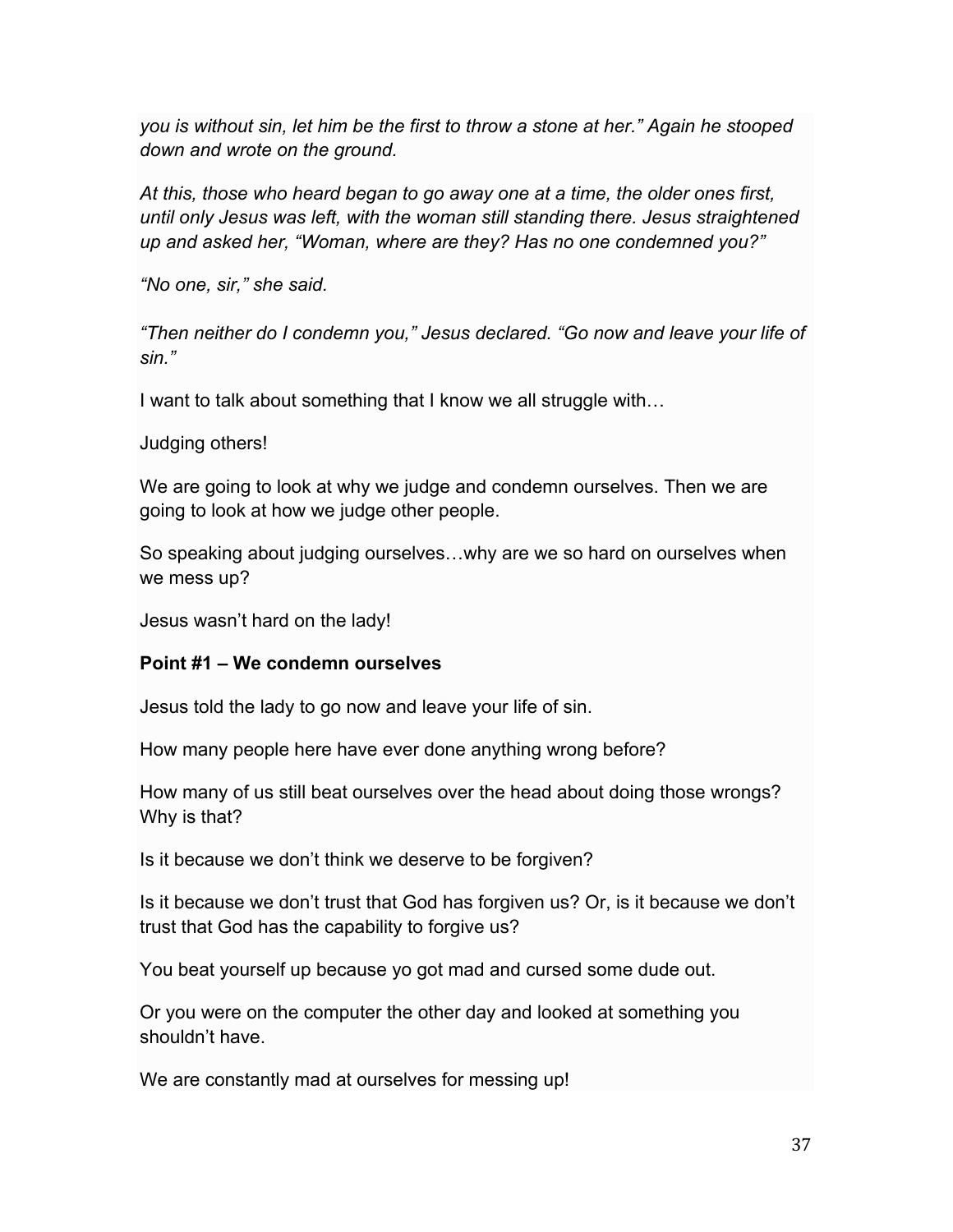Why can't we ask for God to forgive us and be done with it?

In John, Jesus tells the lady to GO! An act! He told her to MOVE!! And sin no more.

#### **Point #2 – We don't have to earn it**

We condemn ourselves because we think that we have to earn God's forgiveness and love!

We think we have to be good enough.

We have to go through the motions of being a Christian...

Read a chapter in the Bible a day.

Pray for an hour a day.

Go to church.

Read all the books…

We then give up on God because we try so hard to earn his love.

When we fail, we start to beat ourselves up all over again.

#### **Read Ephesians 2: 8-9:**

*For it is by grace you have been saved, through faith—and this not from yourselves, it is the gift of God— not by works, so that no one can boast.*

Let's break this verse down.

#### **"It is by grace"**

Who can give me a definition of grace? (Get responses)

It is the infinite, never failing, love and mercy, and favor, that God shows to us.

Has anyone here ever been given a break before?

Have your parents let you off easy on a punishment? Well then, that was grace.

#### **"Through faith"**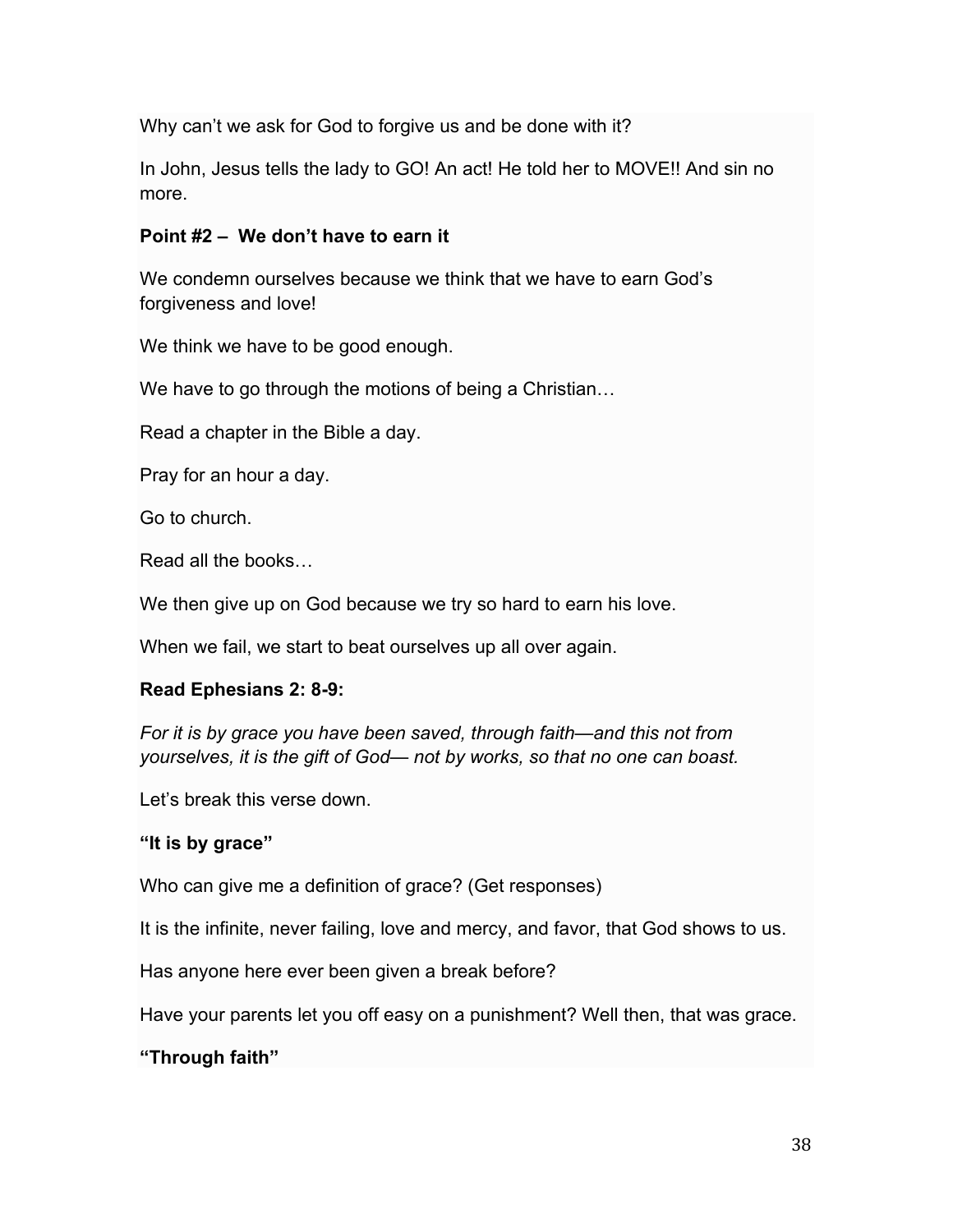How many people here sat in your chairs and didn't have to think if they were strong enough to hold you? That's faith – placing your trust in something.

## **"The gift of God"**

What gifts does God give you?

- § His love
- His mercy
- His grace
- § His son
- His provision
- His comfort
- His invitation to you to be a part of what he is doing in the world
- The list goes on...

#### **"Not by works"**

You don't have to earn God's great gift, as if you are competing in the Olympics or something. We don't have to be "good" enough for God to love us, or accept us!

#### **Point #3 – We think we are beyond hope**

We condemn ourselves because we think we are beyond hope.

We mess up and think there is no way God can STILL love us.

#### **Mark chapter 2 verses 15-17** gives us hope:

*"While Jesus was having dinner at Levi's house, many tax collectors and "sinners" were eating with him and his disciples, for there were many who followed him. <sup>16</sup>When the teachers of the law who were Pharisees saw him eating with the "sinners" and tax collectors, they asked his disciples: "Why does he eat with tax collectors and 'sinners'?"*

*On hearing this, Jesus said to them, "It is not the healthy who need a doctor, but the sick. I have not come to call the righteous, but sinners."*

There is hope!

Jesus came for those who had no hope, sinners, me and you. He desperately loves us, wants to do life with us, give us hope!!!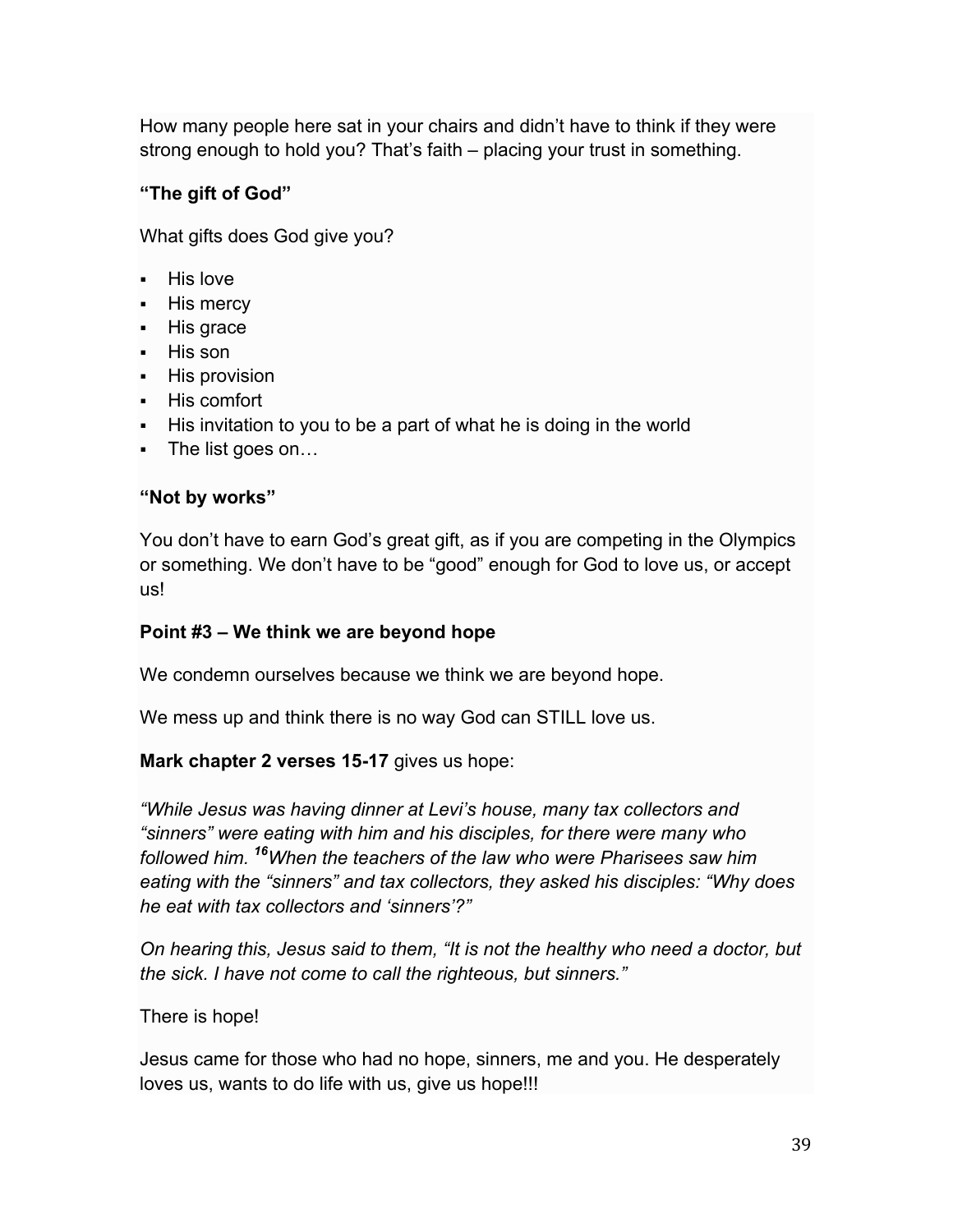#### **Point #4 – We judge others**

It is so easy to judge someone else isn't it?

We see someone messing up…and we are quick to give our opinion of how it should be done.

We see someone smoking a cigarette and we immediately think that they are going to hell.

We see someone with tattoos and immediately put them into a social class.

Why are we so quick to pass judgment on people?

Let's see what Jesus has to say about the topic of judging others.

#### **Read Matthew 7: 1-5:**

*"Do not judge others, and you will not be judged. For you will be treated as you treat others. The standard you use in judging is the standard by which you will be judged.*

*"And why worry about a speck in your friend's eye when you have a log in your own? How can you think of saying to your friend, 'Let me help you get rid of that speck in your eye,' when you can't see past the log in your own eye? <sup>5</sup> Hypocrite! First get rid of the log in your own eye; then you will see well enough to deal with the speck in your friend's eye.*

What is all this talk of a piece of wood in our eye?

Maybe your friend got drunk at this party last week, and you just saw them actually singing in worship.

You think to yourself, "They got drunk last week, and they have the nerve to sing to God!"

But then, you struggle with your own "sins", don't you?

In fact, you might drink too much sometimes, but you do it in private.

And if it's not that…then it's something else. You have your own "sin" issues to deal with, so why would judge someone else?

Point #5 – When we judge others, we are comparing ourselves to them.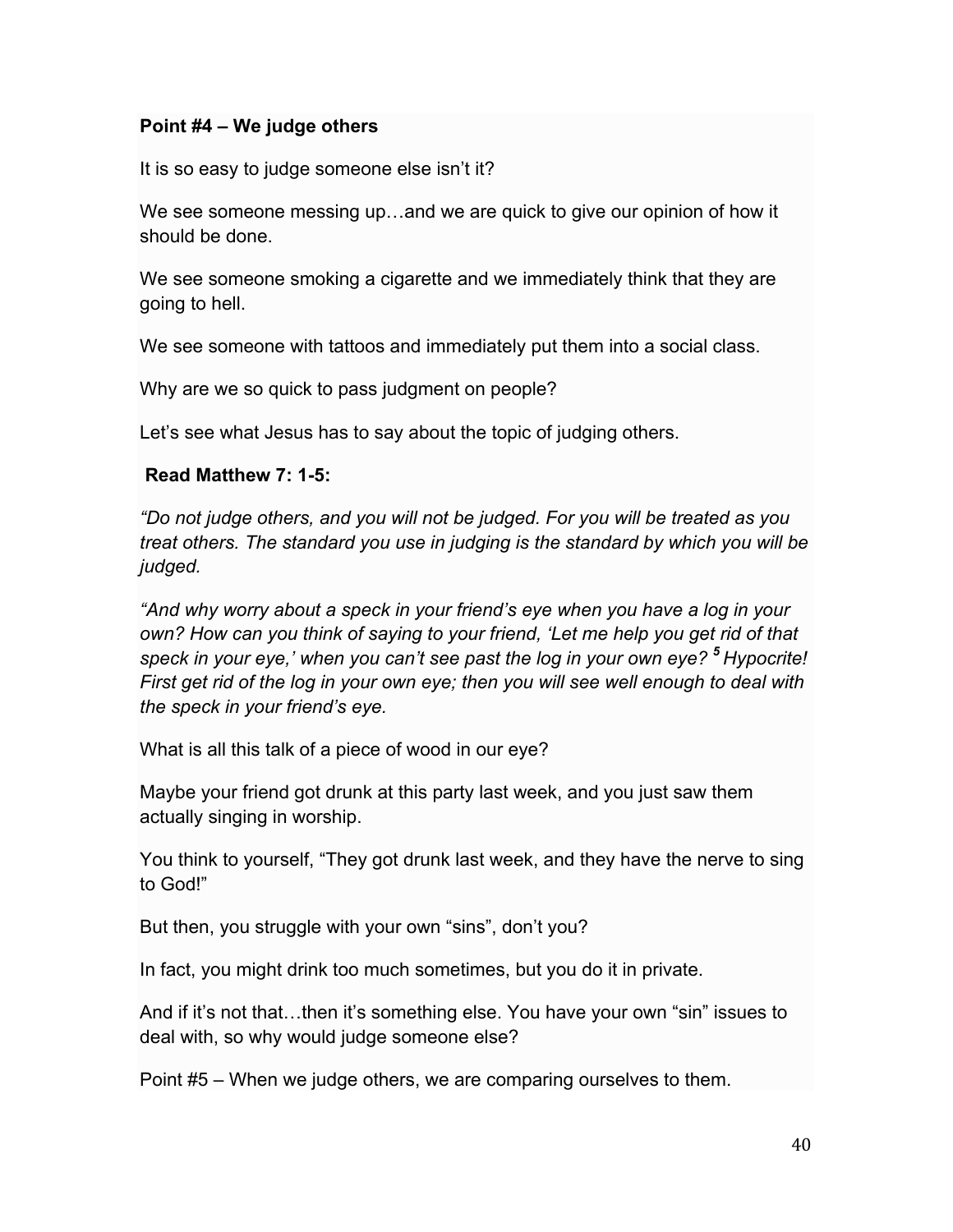What are we really doing when we judge others?

#### **We are comparing ourselves to them.**

- Our stuff
- Our reputation
- Our looks
- Our identity

We are trying to convince ourselves that we are better than them, and we actually think we deserve more!

And anytime we want to be better than everyone else…

Anytime we think that we deserve better than anyone else, what are we doing?

You and I are saying that…

- I am the man
- I am the woman...

The truth is there really is only one "I AM" and that is God.

He's the only one who can judge, because He is the only one who is perfect, he is the only one who can purely judge without any evil intentions or hidden agendas.

God doesn't love one person more than another.

He doesn't love me more than he loves you.

So, just like Jesus told the religious people (you without sin throw the first stone)…

- Don't judge people because they don't have what you have.
- Don't make the same grades you do.
- § Don't like the same things you like.

But show them the love of God by not condemning them, or making fun of them, but just hanging out with them and getting to know them.

#### **Small Group Discussion Questions**

- 1. What's your name, school, and dream car?
- 2. Why are we so hard on ourselves when we mess up?